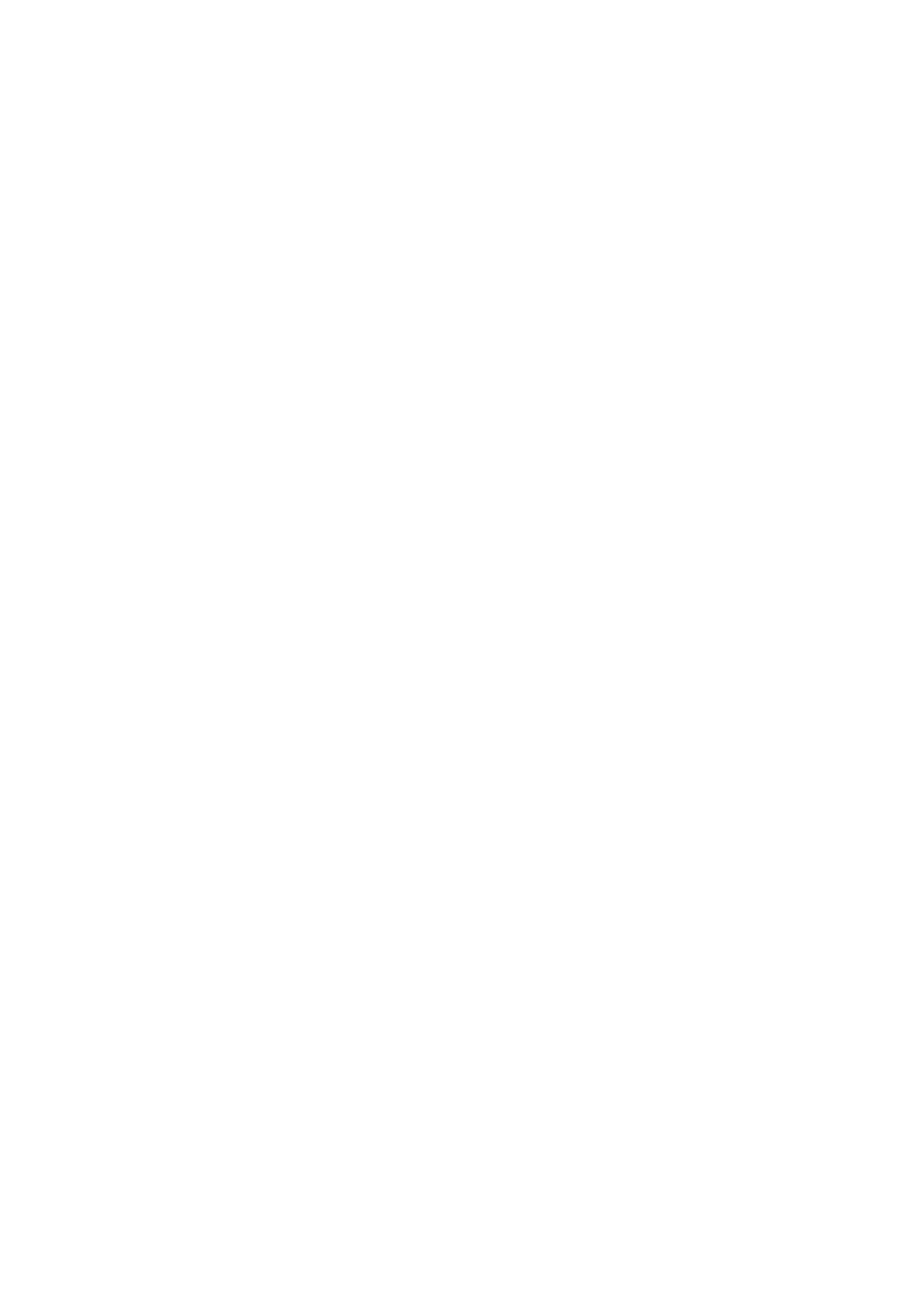## **1. Introduction**

This comparative analysis of the first editions of two high-profile larps, *College of Wizardry* (November 2014) and *Witcher School* (April 2015), focuses on adaptation / transmediation of globally recognised fantasy franchises. The former was set in the Harry Potter universe, the latter – in the world of the Witcher. Both settings had first been created as novel series and then transferred to other media, including the highly successful film adaptations of *Harry Potter* (Warner Bros) and *The Witcher*  video game series (CD Project RED). Held at historical castles in Poland, both larps were designed as 3-day high-quality immersive events for 100+ participants. Both were framed as "schools" and cast the majority of players as students, while the author of this study experienced both games as a teacher. Both took care to provide extensive media coverage for international audiences. With the global attention received by *College of Wizardry*, they were part of an emerging (now: well-established) trend of franchise "castle larps" that reach beyond the larping communities towards mainstream culture.

Just like ARG, a larp:

is experiential more than textual, making it impossible to re-create the narrative moment of participating in the game. Thus, as researchers, we must rely either on our own experiences or secondhand accounts of transmedia consumption rather than being able to revisit a story for analytical purposes (Mittel, 2014, p. 263).

Hence, this study (first presented at DiGRA 2015 conference) is based on analysis of written / recorded media, with primary importance given to game design documents, supplemented with participatory observation from the preparation and execution of the games. Making use of the theory of transmedia storytelling, participatory culture, and roleplaying studies, the paper will explore how the popular brand / franchise is used to attract the target group, and how the designed larps are related to the "canonical" narratives. The main focus is on the franchise larps as constructed worlds, their infrastructure analysed with Mark Wolf's framework from *Building Imaginary Worlds* (2012). The case studies are also used to inform questions and predictions about the development of franchise larps in general.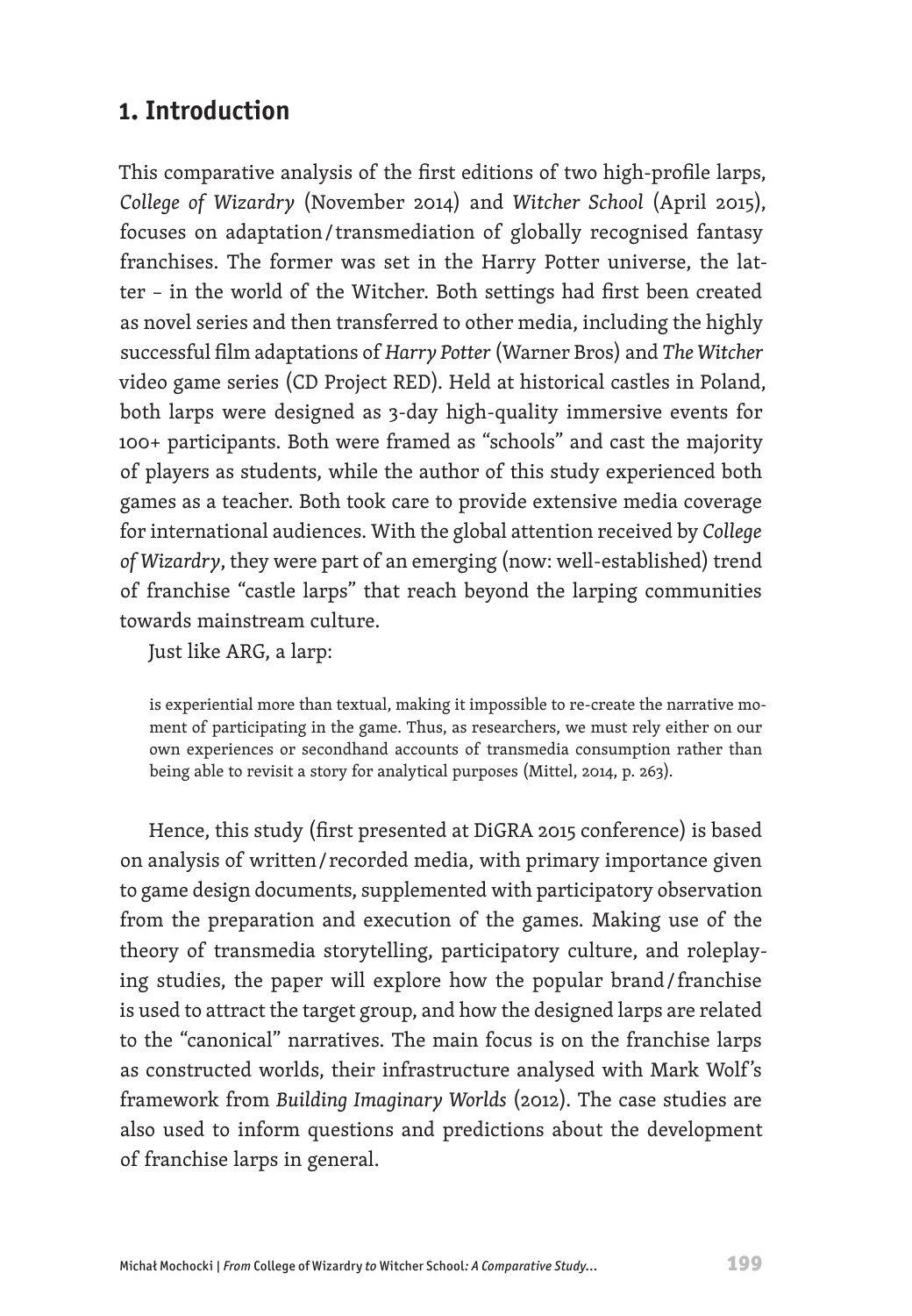## **2. On franchise, transmedia and adaptation**

Academic analysis of trans-/ crossmedia cultural production frequently focuses on content generated by copyright-owning companies to maximise profit (e.g. Aarseth, 2006, p. 1–2). *College of Wizardry* (CoW) and *Witcher School* (WS) do not fall in this category: both were initiated and organised by fan communities. Being a non-profit grassroots event, the first CoW did not ask Warner Bros for permission. Only later, in the face of immense media coverage, talks were initiated, and the company prohibited the use of Harry Potter intellectual property in later editions of CoW, yet gave approval for the first run and the sequel / rerun in April 2015 (Raasted, 2015, p. 30). WS organisers, in turn, had obtained permission from CD Project RED beforehand, both for a Polish-speaking edition in April and international (English) in August 2015 (as Dastin Wawrzyniak, owner of Agencja 5 Żywiołów, states [2015, personal communication]). In both cases, the larps brought no direct profit to the licence-holders, even though they openly used their brands.

Promoting the brand, the larp designers can be seen as "grassroots intermediaries", i.e. "unofficial parties who shape the flow of messages through their community and who may become strong advocates for brands or franchises […] challenging what 'grassroots' means, as such activities often coexist or even coincide with corporate agendas" (Jenkins, Ford, Green, 2013, p. 7). This is especially true about WS, which had the video trailer of *Witcher 3: The Wild Hunt* and company logo on the home page of its website (WitcherSchool.com, 2015).

In the case of Potter / Witcher fans, the larp would be experienced as an adaptation of the books / films / videogames: "haunted at all times by their adapted texts. If we know that prior text, we always feel its presence shadowing the one we are experiencing directly" (Hutcheon, 2006, p. 6). Hence, CoW design doc calls the playing style "Harry Potterish" (Rollespilsfabrikken & Liveform, 2014, p. 28), whereas WS wants to be "a simulation which tries to reflect faithfully the actual witcher training we know from The Witcher universe" (Agencja 5 Żywiołów, 2015, p. 18). What's more, the former says:

In the Harry Potter novels and movies, there's an interesting blend of the ridiculous, the deadly serious problems of growing up and the fight of good vs. evil. Harry and his friends deal with teenage romance, deadly monsters, political intrigue and personal rivalries, all the while playing a major role in this epic conflict between good and evil.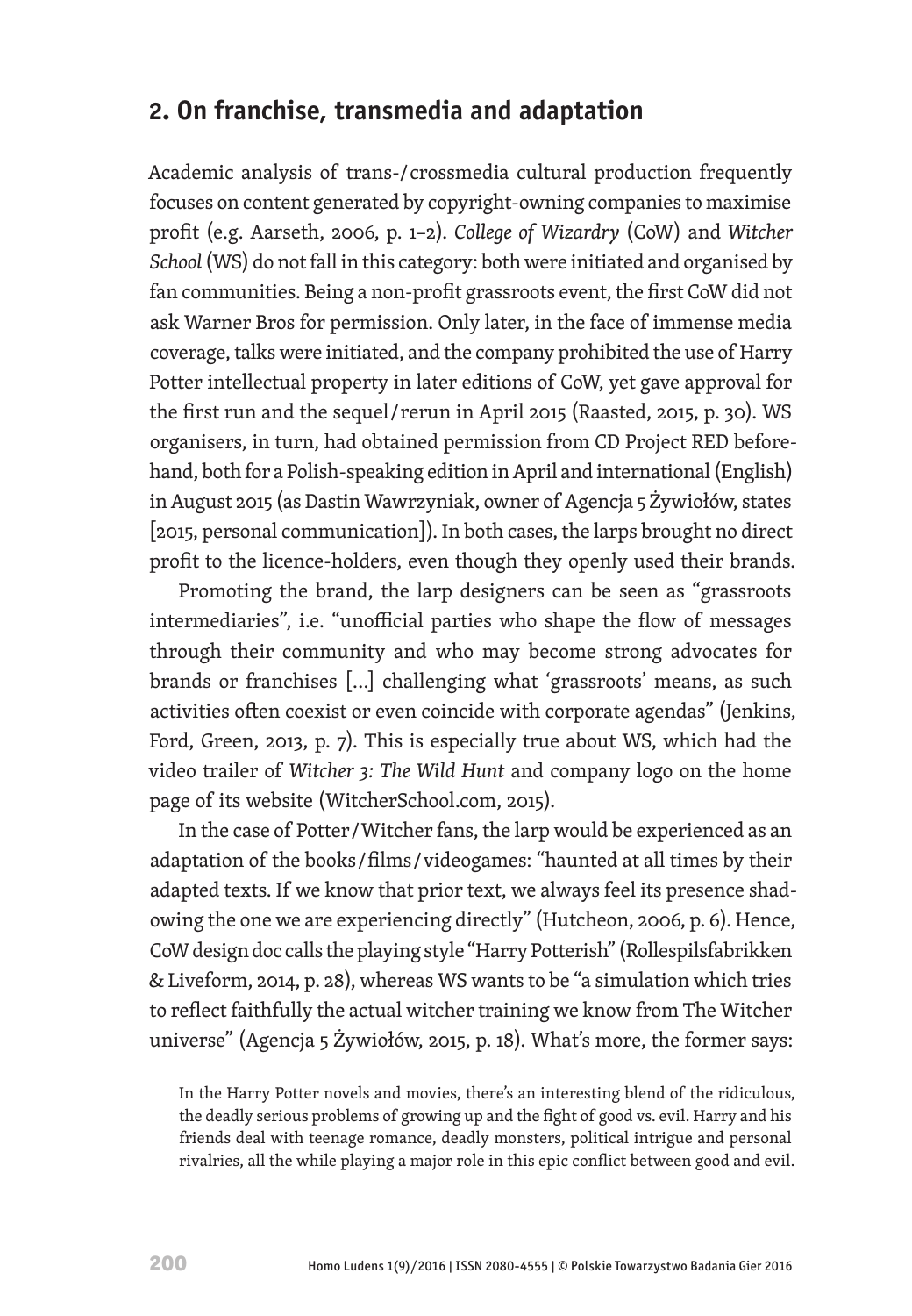And there's still room for some exploding magical beans, miscast spells that turn out silly and small touches of the absurd (like the crazy rules set in place under Dolores Umbridge, for instance).

We're aiming to have Czocha feel like that (Rollespilsfabrikken & Liveform, 2014, p. 28).

#### Whereas the latter notes:

During the game you will become an apprentice going through a rigorous witcher training: you will learn fencing, archery and alchemy; you will hunt monsters, unveil secrets and intrigues; and finally, you will face tough choices and discover the consequences the hard way (Agencja 5 Żywiołów, 2015, p. 4).

It is [...] a story about the most characteristic quality of The Witcher setting – about moral dilemmas and choices which are never purely good or bad (ibid., p. 7).

This will be an opportunity to immerse yourself in a well-known setting of The Witcher and live your own unforgettable adventure (ibid., p. 8).

With the declared intent of re-creating the franchise universe, it seems that the target audience were the Harry Potter / The Witcher fandomes who have developed a personal connection to the narratives. As Lemke says:

The Harry Potter franchise is a new kind of cross-media or meta-media object. The complete experience of its "discourse" involves participation with all these media: not just reading the books, but also viewing the films (which differ significantly from the books) and the DVDs (which include material not in the theatrical-release films), playing the videogames, wearing the clothing, buying the toys, visiting the websites which are linked to the books, films, and videogames, and even perhaps eating the candy (2004, p. 3).

On the other hand, neither CoW nor WS require an extensive knowledge of the "canonical" works. In both games, the castles (schools) are isolated microworlds with their local history written by game designers. There had been no Czocha College in the Harry Potter crossmedia universe, nor had there been a Moszna witcher school in the Witcher's. This should<sup>1</sup>

<sup>&</sup>lt;sup>1</sup> This is declared authorial intention. However, there are reasons to doubt in the possibility of bringing the experience of a fan close to a non-fan: "One does not have to watch the film to play the game, nor does one have to play the game to understand the film. But the affective relationship between the game and the player alters the understanding of the film's meaning through the emotional dedication of the players / fans" (Booth, 2015, Kindle, Introduction, section "Board games as paratexts"). Referring to the eight world infrastructures (see below), Wolf (2012) insists: "It is through the completeness and consistency of these structures that world gestalten are able to occur. Without these structures, worlds would fall apart and become little more than a collection of data and information, and they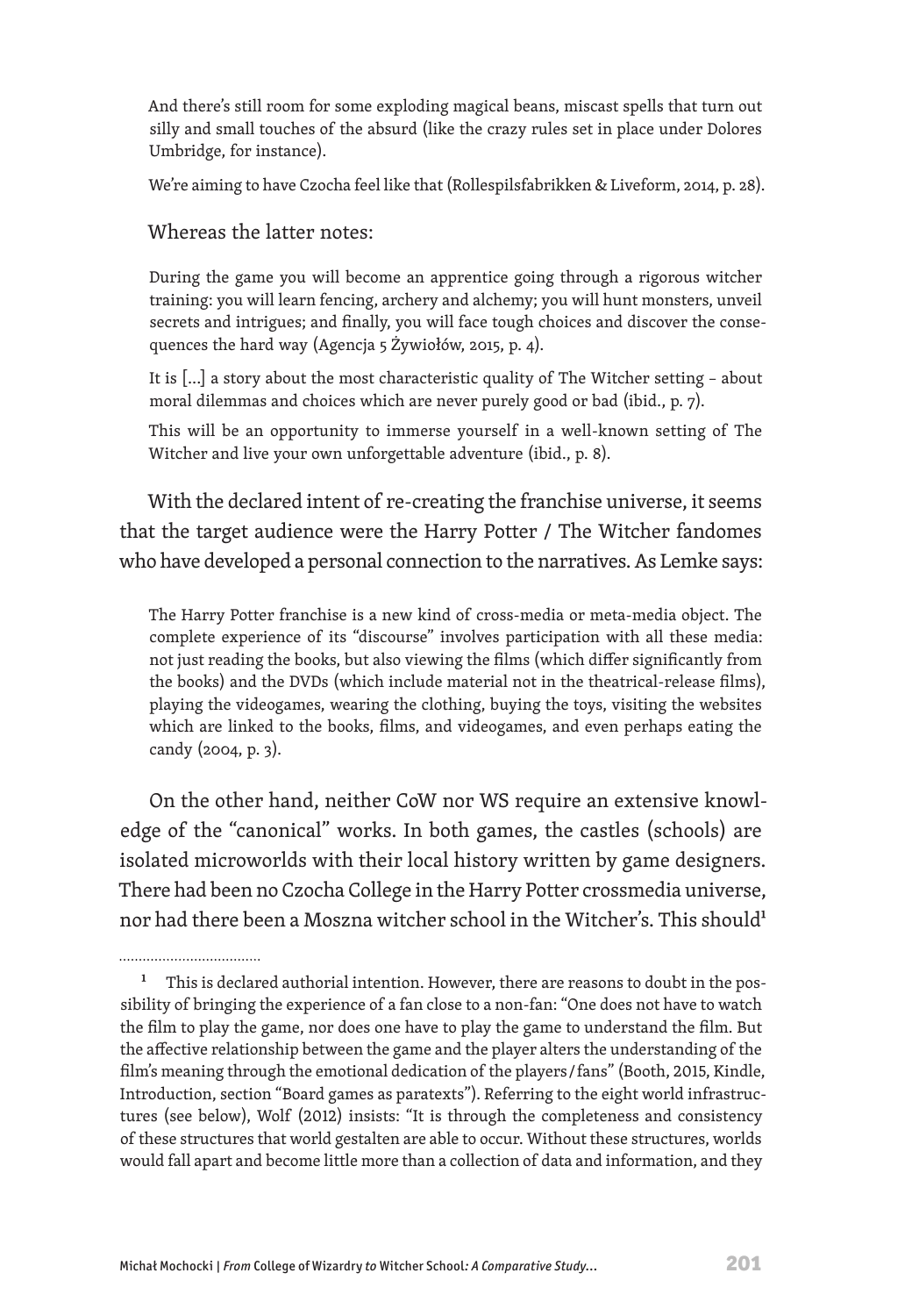level the field for avid fans and non-fans, as both are approaching a new setting with a new history, which is only loosely connected to events and characters known from the canon. These concerns are not specific to larp, they reflect e.g. what Mittel says about television: "**transmedia extensions from a serial franchise must reward those who partake in them but cannot punish those who do not**" (2014, p. 262). WS design document states clearly that its content and pre-game workshops on site will be enough to fully participate in the larp (Agencja 5 Żywiołów, 2015, p. 4–5).

To what extent, then, is the franchise content present in the larps? Torner (2015) shows that a larp can be a strict adaptation of a film or book, but it is not the case with CoW and WS. Aarseth claims that "somewhat romantic notion of 'crossmedia content' should be replaced with the more accurate term 'crossmedia branding', which may include transfer of the content to a greater or lesser degree" (2006, p. 5). Thus, even if the amount of franchise content is small, the larps still can be analysed as "franchise" or "adaptation" of the Harry Potter / Witcher series. To agree with Hutcheon, "An adaptation's double nature does not mean […] that proximity or fidelity to the adapted text should be the criterion of judgment" (2006, p. 6). Moreover, Johnson states that "faithtful" replication of previous media is not even expected: "Franchises do not replicate themselves: they are produced in negotiated social and cultural contexts that demand exploration" (2013, p. 3). What complicates matters even more, neither CoW nor WS selected one medium (book, film or video game) as the "one single source or ur-text" (Jenkins, 2007) for adaptation / transmediation.

Terminology-wise, some scholars would insist on using the word "transmediation" instead of "adaptation", as adaptation assumes "retelling **existing** stories, whereas transmedia storytelling tends to be characterised as telling **new** stories in different media but set within a consistent diegetic world" (Harvey, 2015, p. 3). Booth distinguishes "transmediation (the expansion of a narrative across multiple media products), adaptation (the process of recasting a text into a new format), and franchising (the addition of multiple media products under one brand)" (2015, Kindle, Introduction, section "Board games in a digital culture"). Nonetheless,

would cease to be worlds" (p. 154). Therefore, player's unfamiliarity with the source world is likely to severely hamper the level of immersion into the game world.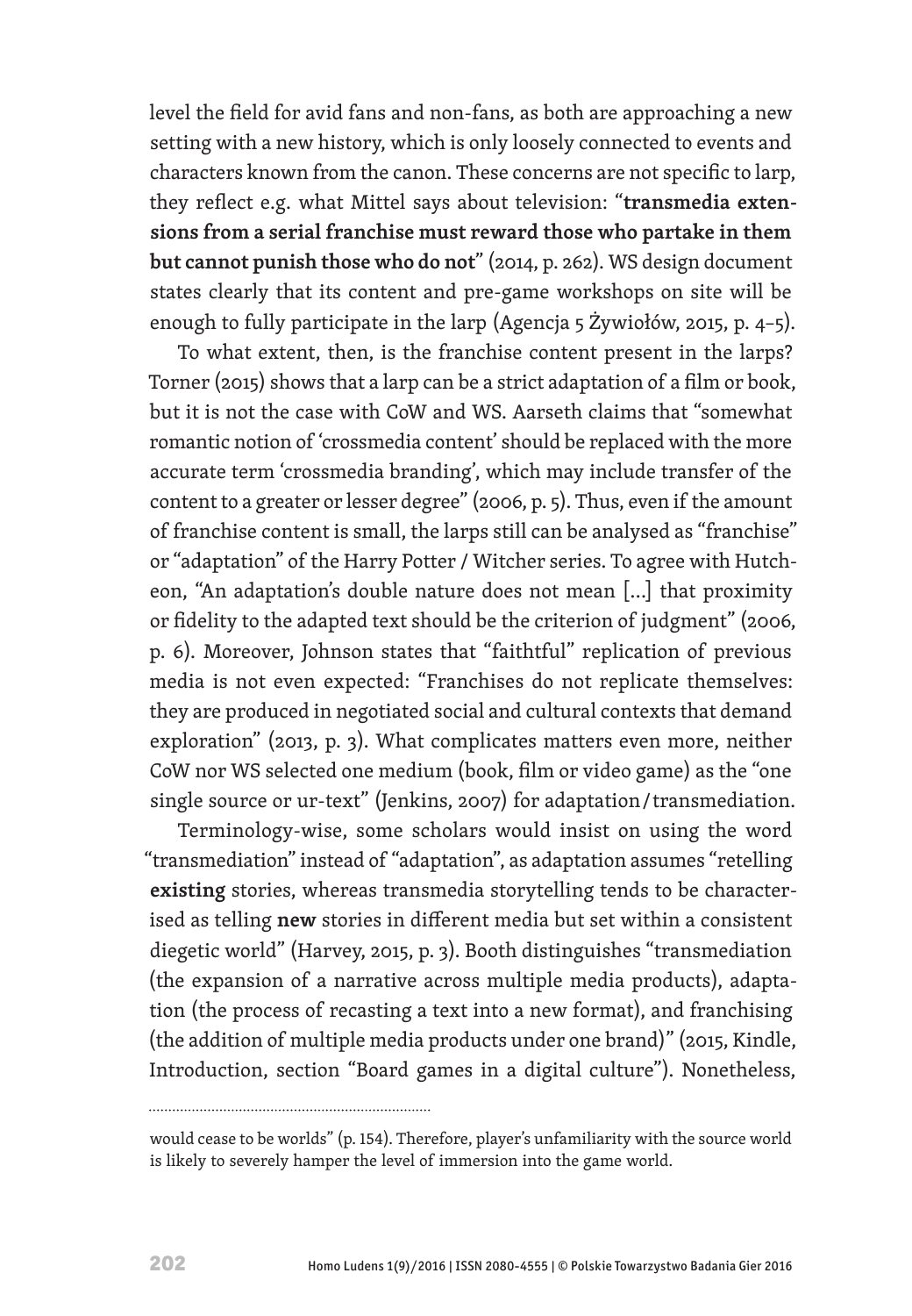establishing definitions is not the purpose of this study. Whether it should be called a "transmediation" or an "adaptation of a heterocosm" (Hutcheon, 2006, p. 14; see below), the subject of this analysis is the content franchised from the canon narratives to the larps.

### **3. World, not story**

As Jenkins claims, "storytelling has become the art of world building, as artists create compelling environments that cannot be fully explored or exhausted within a single work or even a single medium" (2006, p. 114). In the first issue of *Storyworlds: A Journal of Narrative Studies*, "storyworlds can be defined as the worlds evoked by narratives, and narratives can be defined in turn as blueprints for world-creation" (Herman, 2009b, p. vii). Wolf notices that "franchised entertainment, and entertainment in general, is moving more and more in the direction of subcreational world-building" (2012, p. 13); and "imaginary worlds invite audience participation in the form of speculation and fantasies, which depend more on the fullness and richness of the world itself than on any particular storyline or character within it; quite a shift from the traditional narrative film or novel" (ibid., p. 12–13). Herman not only popularises the term "storyworld" (2009a, p. 105–136) but also highlights the importance of narratively-created "**experience** of living through storyworlds-in-flux" (ibid., p. 137). Thus, it comes as no surprise that Jamison calls *Harry Potter*  "An entire imaginative world for the generation of children that grew up reading and writing in it" (2013, p. 152), and Garda attributes the global success of *The Witcher* franchise by CD Projekt Red first and foremost to the eponymous character **and** the expansion of the universe far beyond the world of Sapkowski's novels (2010, p. 20–21).

In his discussion of video games as crossmedia productions, Aarseth recalls Cawelti's:

two levels of popular fiction, 1) the level of cultural convention, where we find the stereotypes, characters, the clichés and the environment […] and 2) the level of the underlying structure, which is a series of events (boy meets girls, boy loses girl etc.). Only the latter is where the story is actually told, but the […] the games contain the first level without really affording the latter (2006, p. 7).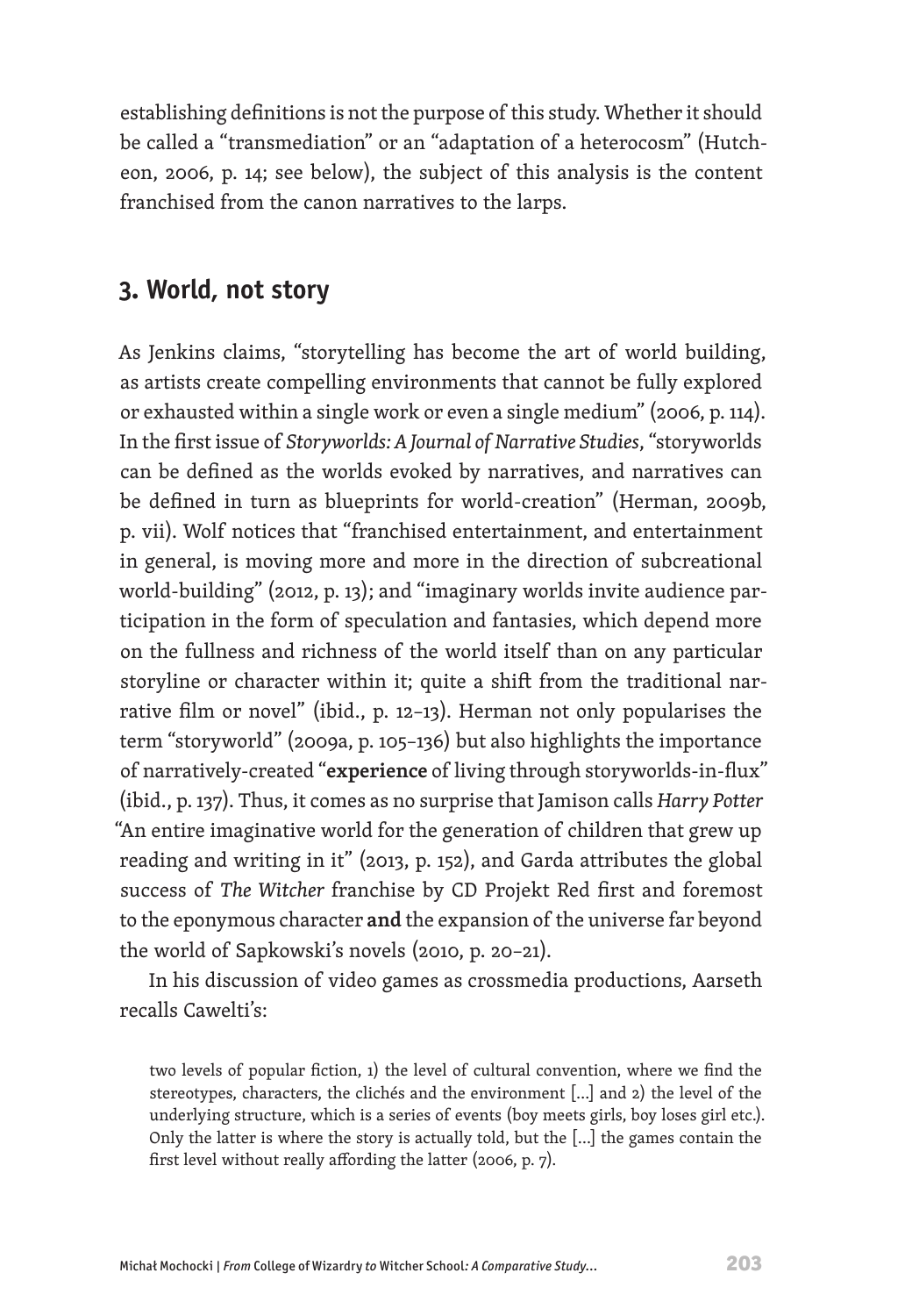Also Hutcheon, talking about the easiness of translation of story elements (themes, characters, the *fabula*) between the telling-to-showing (book-to-film) engagement modes (2006, p. 10–11), sees a difference when it comes to the interaction mode (video game). She says:

What gets adapted here is a heterocosm, literally an "other world" or cosmos, complete, of course, with the stuff of a story – settings, characters, events, and situations. […] experienced through multisensorial interactivity (ibid., p. 14).

Ryan & Thon say that "the defining components of narrativity: character, events, setting, time, space, and causality" can be found in any medium, whereas interactivity applies to media such as "video games, improvisational theater, hypertext fiction, tabletop roleplaying games [...] but not to literary narratives, print-based comics, and film" (2014, p. 4). Wolf insists that in the process of "interactivation", i.e. adaptation of non-interactive media into interactive ones, a "model of the world […] must be constructed which can be interacted with by the user" (2012, p. 260).

All these researchers focus on video games, and seem to be unaware of larp. Hutcheon, Wolf, Johnson, Jenkins, Ryan & Thon briefly discuss tabletop RPG (and Wolf does actually mention larp in one sentence [2012, p. 139]), but when they want to compare digital immersion to bodily immersion in a physical environment (where larp should definitely be referenced!), they reach for theatre or Disney theme parks and rides. Still, Jenkins' idea of "Game Design as Narrative Architecture" (2004), with the concepts of "spatial stories and environmental storytelling" (ibid., p. 121) and "evocative spaces" (ibid., p. 123) designed "to be rich with narrative potential, enabling the story-constructing activity of players" (ibid., p. 129), seems perfectly transferable to larp. After all, as Mortensen states, live action role players strive to "create a special place and space for all: a game space" (2007, p. 303). Instead of having a **narrated** experience of "living through storyworlds-in-flux" (Herman, 2009b, p. 137), they will **actually** live through the experience. Therefore, this is where I will be tracing the **adaptation / transmediation of franchise elements: in the world, not story**. For this purpose, I use Wolf 's (2012) framework for the description of "imaginary worlds", which includes eight interconnected aspects he calls infrastructures.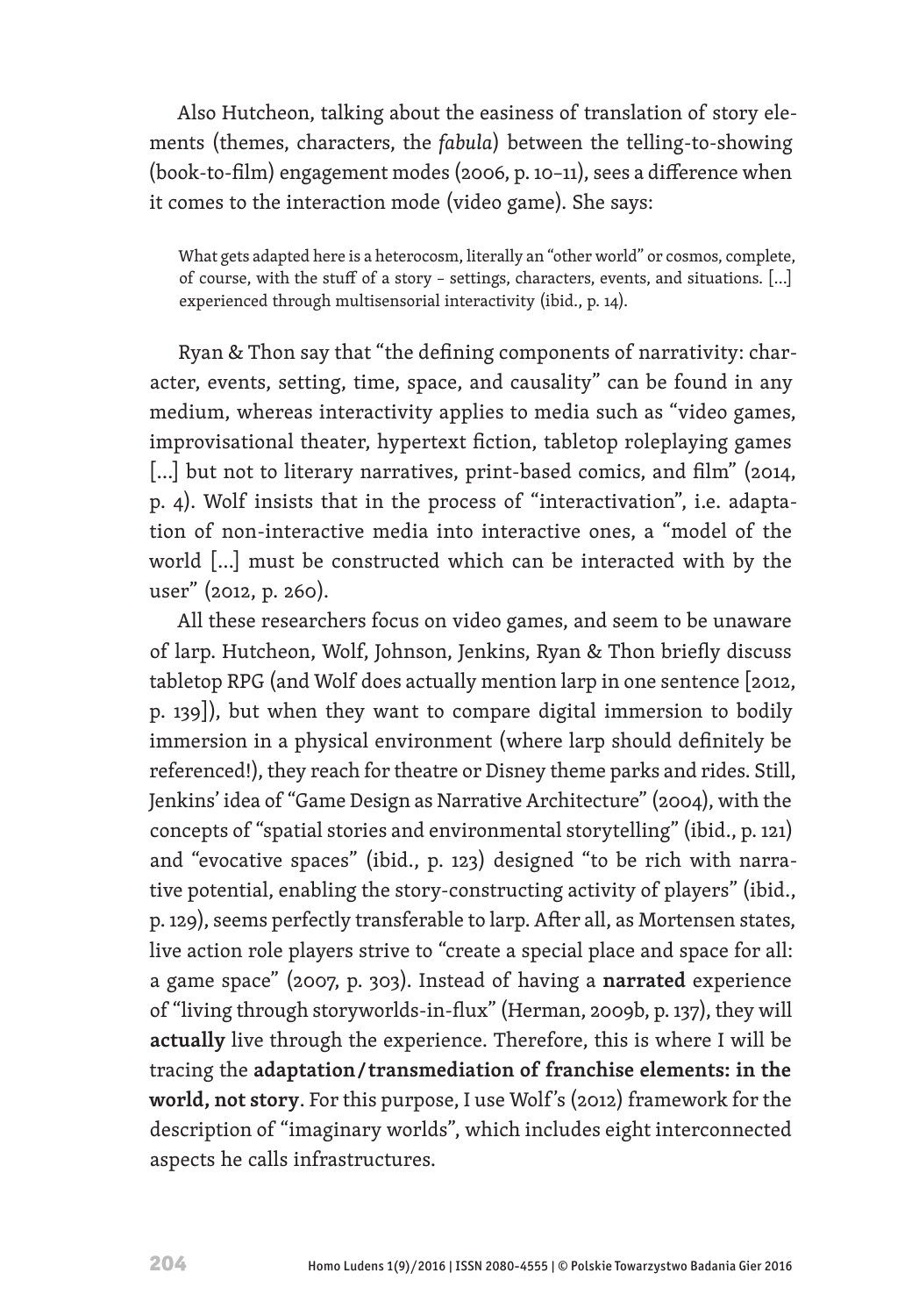## **4. Franchise elements in CoW and WS in Wolf's framework**

Wolf mentions "three basic elements needed for a world to exist: a space in which things can exist and events can occur; a duration or span of time in which events can occur; and a character or characters who can be said to be inhabiting the world" (2012, p. 154). As he discusses in Chapter 3, the **space** is defined by maps, **time** by timelines, and **characters** by genealogies and relationships. On top of that, he distinguishes five other infrastructures developed in the space + time + character continuum: **nature, culture, languages, mythology** and **philosophy**. Together, "These are the structures by which we make sense of a story or a world, whether in fiction or lived experience, and which place individual facts and details into the larger contexts needed for them to be fully understood" (ibid.).

### **4.1. Space, time and characters**

**Space:** In both games (CoW and WS), the microworld, i.e. the interactive setting of the game (genuine **game space**), is a secluded school located in a large medieval-ish castle, plus the nearby outdoor area. It is physically present and accessible to the players, arranged and decorated by the organisers as close as possible to the ideal 360 degree illusion in which "roleplaying […] becomes immediate, physical and social" (Koljonen, 2015, p. 177). Neither the castle, nor the institution (school) existed in the franchise: their socio-cultural histories were invented entirely by the larpwriters, and the "map" of the game space was shaped first and foremost by the existing physical space. Larp organisers can decide on the name and function of particular rooms and outdoor locations (including the selection of in- and off-game areas), but they must work on and within the real-world infrastructure. The real-world doors, walls and corridors have to remain doors, walls and corridors in the game diegesis. Also the functional aspect of the real-world spaces is frequently reflected in-game: the real-world library stuffed with bookshelves and desks is still called a library; the real-world dining hall is used to serve in-game meals; and the bedrooms with real-world beds are also bedrooms for the characters.

The macroworld, i.e. the geographical and cultural setting existing beyond the castle in the larp fiction, is assumed by default to be the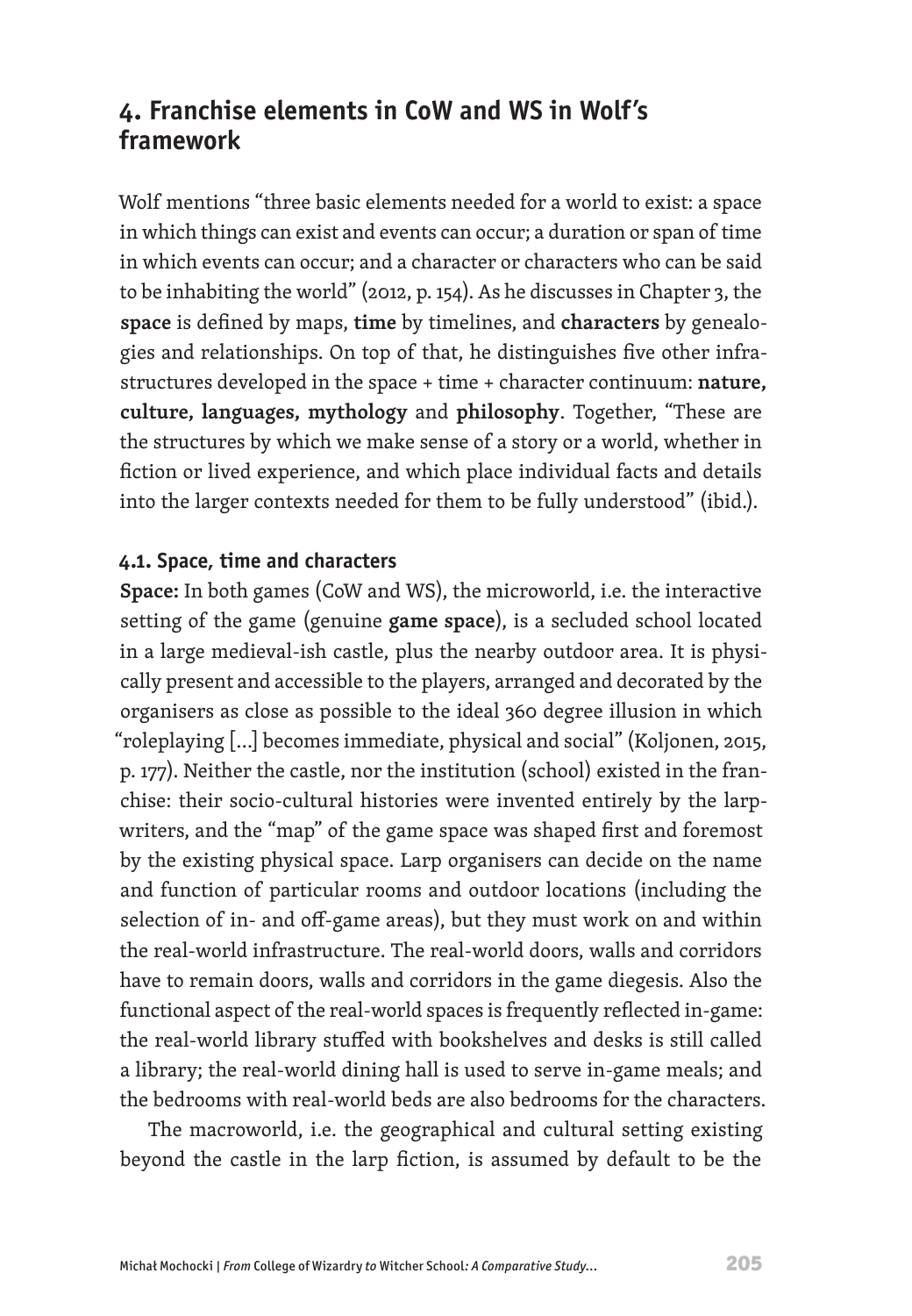full universe of the franchise saga. There is limited in-game interaction between the school and the macroworld through non-player characters coming to school from the outside, and through narrated in-game events that supposedly happen in the big world and their consequences are felt in the school (e.g. pressure from Polish and German Ministries of Magic in CoW; from the royal house of Temeria in WS). In this way, even though the Czocha / Moszna castle does not come from the franchise universe, it is firmly set in it, connected via hundreds of microlinks in the plot, language (proper names) and character backstories, as will be presented below.

This arrangement of game space is likely to become the golden standard for franchised larping (not just larping; see Wolf, 2012, p. 260–262): a small interactive (playable) microworld supposedly surrounded by the full-blown cult universe, yet isolated from it by a visibly or verbally marked border of the game and off-game zones. Due to financial, legal and logistic constraints, the area of the larp will always be spatially limited, with no organiser's control over the space that surrounds it. No franchise-based interactions await beyond the game area, so interactions between the micro- and macroworld can only be facilitated by the organisers, without players leaving the game space. It is only in the game venue that the organisers can create the "feel" of the cult world by props, decorations, installations and interactors, and keep it safe from intrusions of random outsiders. It seems that all franchise larps must follow this model, unless their world is a variation of our Primary World which allows for ubiquitous pervasive play: travelling anywhere in the physical world and interacting with non-players without harm to the immersive illusion. Pervasive larping is by all means possible (Stenros, Montola, 2009, p. 35–37); the question is: which franchise worlds would facilitate it?

Similarly, all larpwriters will have to build their map of the microworld directly on the physical shape of the game venue, not vice versa. One of the consequences is that franchise larps will rarely be set in famous locations known from the cult narrative: if a building or city is described in detail in a book (even more so if depicted in the audiovisual media!), it will be impossible to replicate it believably in the available environment. Therefore, such larp is most likely to be set in a location which has **not** been described in the cult media. Exceptions to this rule can be big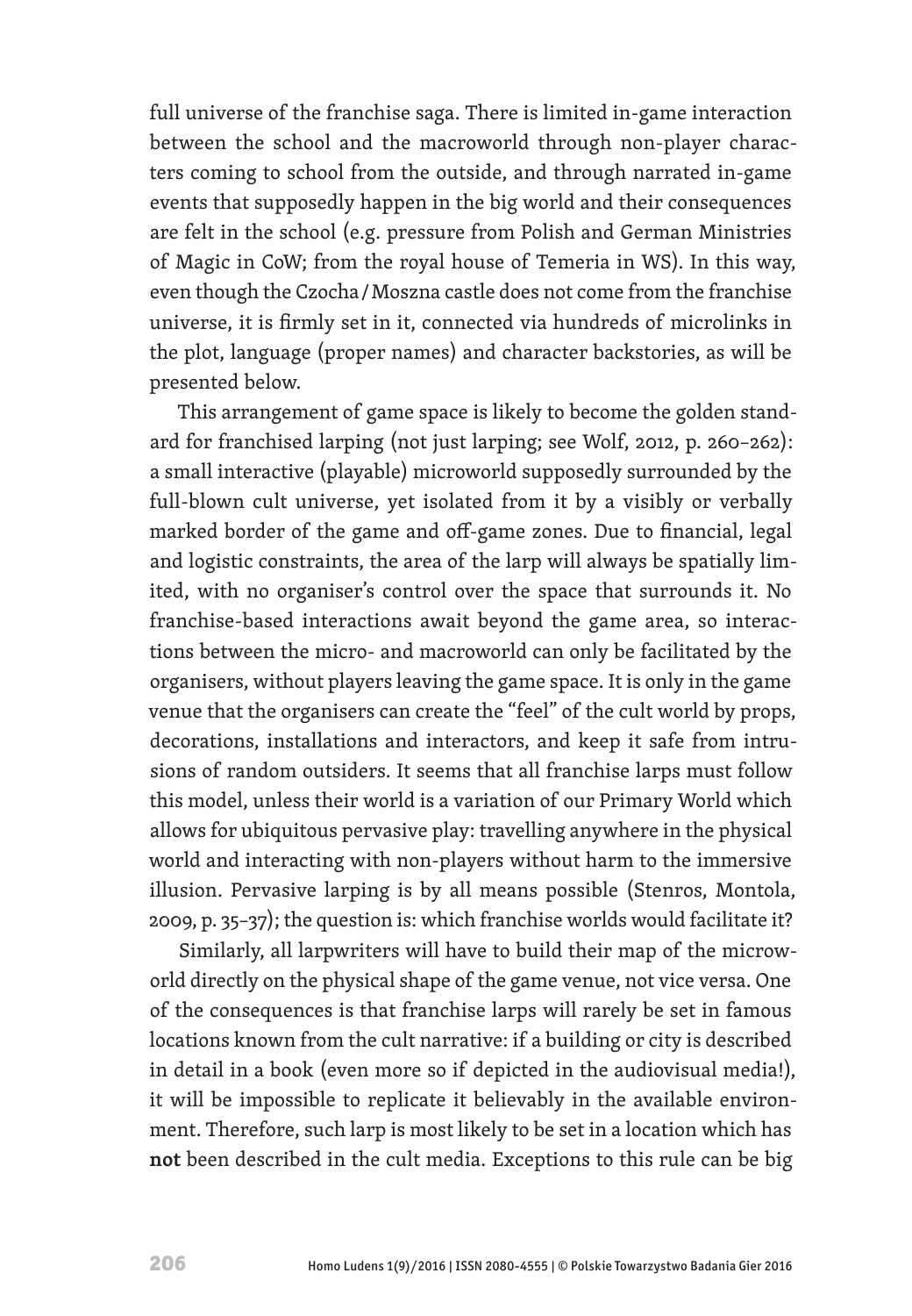investors whose budgets allow for large-scale construction works, such as global media companies building their own theme parks (e.g. Wizarding World of Harry Potter set up by Universal Studio in 2010 "recreates Hogsmeade and Hogwarts as portrayed in the later Harry Potter films" [Gilbert, 2015, Kindle, Introduction]).

**Time:** Analogically to the space, which breaks down into micro- (available for interaction) and macroworld (assumed to exist beyond the game), time can be described in microscale (events happening in the duration of the game) and macroscale (the timeline of events in the whole franchise universe). In both scales, timelines:

can be used to chart the cause-and-effect relationships between events, explain and clarify their motivations and maintain consistency, and give local events a context within larger movements of historical events. Timelines tie backstory into a story's current events and help an audience to fill in gaps, such as characters' ages or travel times, or their participation in events described in broader scale (Wolf, 2012, p. 165).

In microscale, in CoW and WS alike, the game time is synchronous with the real time (1 hour of play time = 1 hour of in-game time), and amounts to 2 full days + the previous evening, not counting pre-game workshops. It starts at the beginning of a school year, with new students just accepted into the school. The larp opens with an official greeting at the doorstep, then all participants dine in a huge dining hall, have some free time before curfew, and go to sleep (or do some nightly player-generated business, with teachers trying to catch them and send them to beds). On the second and third day, the whole morning and a large part of the afternoon is spent on scheduled classes. The game ends around midnight on the third day, with a witcher examination in WS, or huge party after the ceremonial assignment of students to houses in CoW.

In macroscale, in both games the time is moved a long way from the main franchise plots. CoW took place in 2014 (also in-game), while the events described in the HP saga ended in 1998. For the characters, the story of Harry Potter and Voldemort was not-so-recent history, which has some long-term consequences still felt in the magical world, but was not witnessed by anyone under the age of 20. Still, some older characters had included participation in the "canonical" HP events in their backstories, and some player characters came as Hogwarts graduates.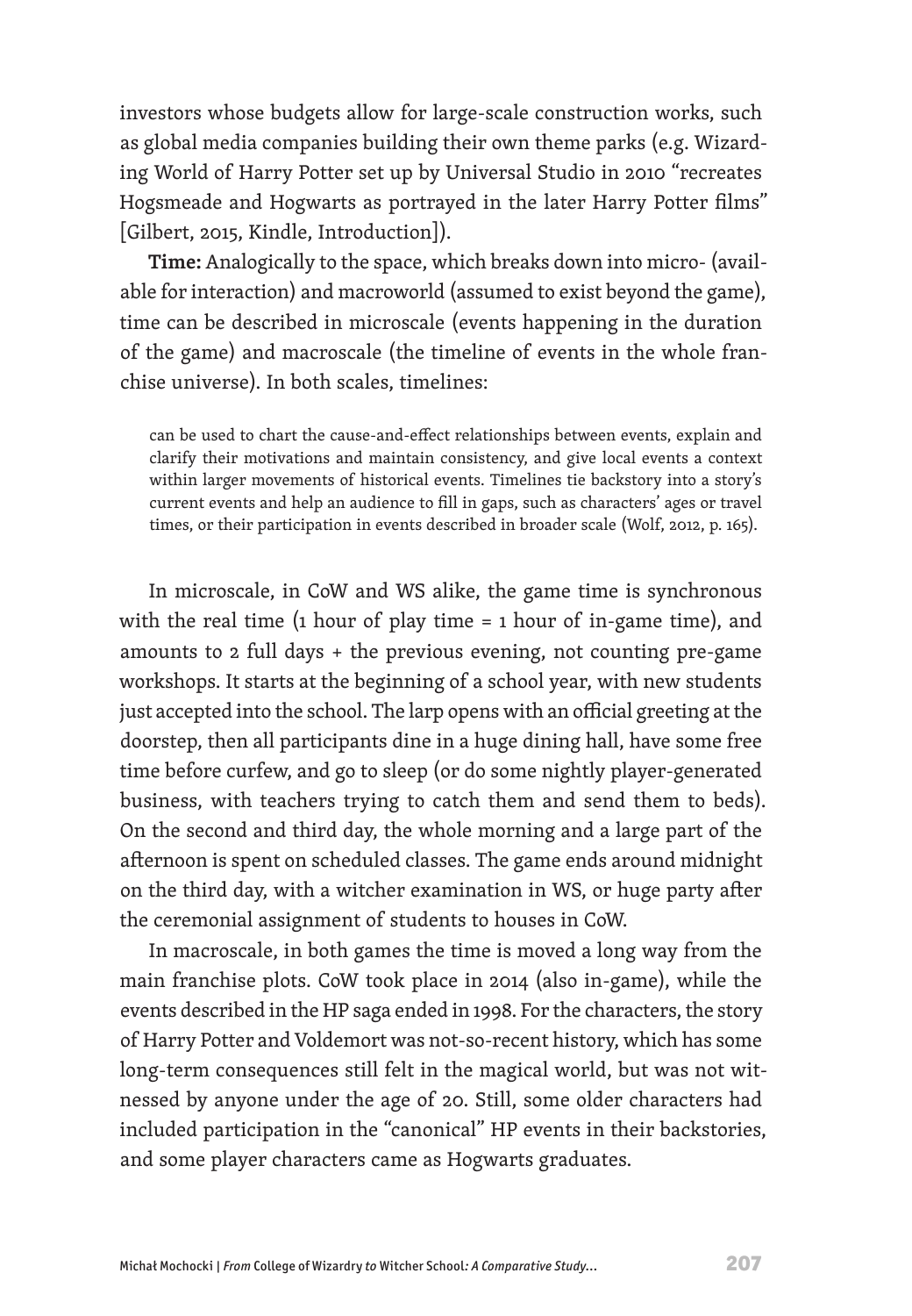Witcher School, in turn, is set 200 years before the action of *The Witcher* video game, long before Geralt was born, so no direct connections to the franchise plot are present, except for two non-player characters: sorceress Philippa Eilhart and witcher Vesemir (see below – the "Characters" section). Other elements of the franchise timeline are proper names of countries, cities and kings, together with few historical events such as the elven uprising led by Aelirenn the White Rose. In the *Witcher* book, the uprising was mentioned as distant history, commemorated only by long-living elves. In WS larp, the uprising is just being quenched, with some elf survivors found by players in the forest, and some players connected to the events in their character's stories (e.g. death of relatives).

Once more, it makes sense to generalise from the two cases: in any franchise larps, player characters are unlikely to live in the midst of major events depicted in canon-setting narratives. Part of the problem is that such events happened in specific places, whose physical reconstruction in game space faces the issues described above. Another is that the narrative events have defined outcome determined by specific characters and their actions. Re-staging the scenes exactly as they happened in the source medium would rob the players of agency, turning the experience from larp into theatre. Leaving agency to the players would result in different actions and outcomes, most likely with a different character cast, in which case it would not really be the same events. Also, if the larp authors want to limit the divide between fans and non-fans, they will move the timeline of the game away from the timeline of franchise plots to prevent the fans from constant references to the canon events that would be taking place simultaneously.

The synchronous one-to-one mapping of game time on real time will also be standard for the most part of larp's duration. It is possible to stop the game for a moment and move the time forward (e.g. to the next day) by a gamemaster's narration, but it would be difficult to change the speed of time while the game is running. Stopping the game and jumping from one scene to another is easy; changing the flow of time within a scene is not, especially if it must be coordinated for a number of groups in different locations. In embodied multiplayer role play which happens through live conversation and live physical movement, speaking, walking, eating and other activities will take as much time in-game as they do in real time.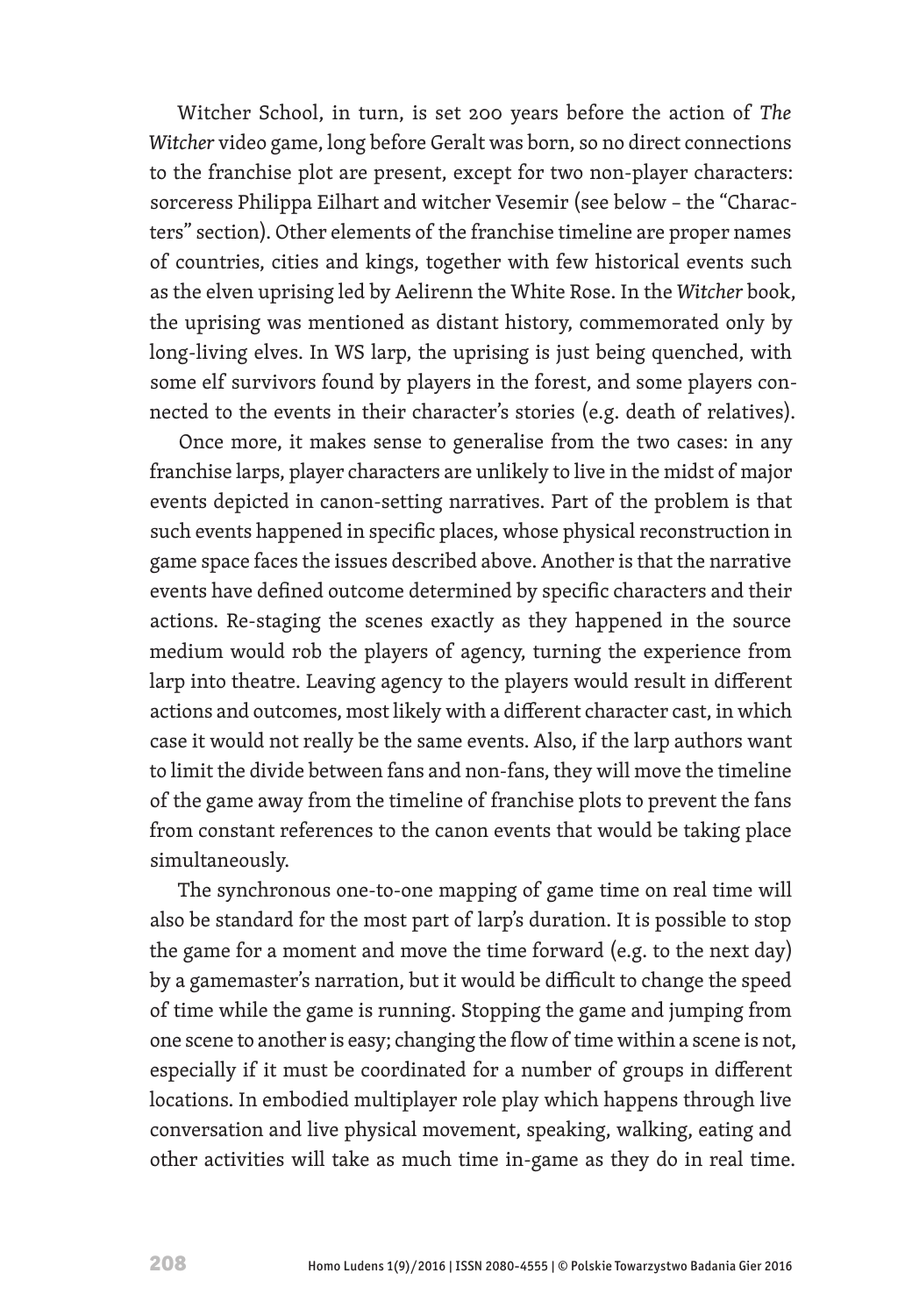**Characters:** In Wolf 's framework, the infrastructure for characters are genealogies, which "relate characters to one another, giving them a context within larger frameworks which are familial, ancestral, social, institutional, and historical" (2012, p. 170). Wolf highlights the importance of legacy and family ties, but also mentor-student relationships and friendships, combining "the influence of ancestry, upbringing, and companionship" (ibid., p. 171).

In both games analysed herein, players are divided into school staff, senior students, and freshmen (in CoW, there are also sophomores), plus an array of other characters working in the school or coming from the outside. All students are player characters, some of them related (e.g. ingame siblings), others connected by friendships, romances or enmities, yet others in mentor-pupil or romantic affairs with teachers, adding to the social depth. In CoW, teachers also are full-time players, while in WS the teaching staff are hired NPCs. Out-of-school characters are always NPCs.

As far as franchise is concerned, in CoW the "canonical" characters are only mentioned in the background, as heroes of bygone events, and in the individual stories of characters (e.g. professor Crumplebottom had been a member of Dumbledore's Army). In WS, the players can meet the sorceress Philippa Eilhart and witcher Vesemir, secondary characters from the Witcher saga. They both were presented as ones who had lived extremely long thanks to magic potions or spells, so the continuity of the world is not broken by their presence in the Moszna witcher school 200 years before they met Geralt. However, this "200 years before" means that no information about their activities and role in the canon narratives can be part of the larp. Essentially, they are not the persons we know from the books.

All characters are supposed to represent the social classes, ethnicities, nationalities, worldviews, behaviours etc. of the HP / Witcher universe – in this way, tons of franchise elements enter the game. With the absence of the canon-featured storyline (long before / after the game's timeline) and very limited presence of canon-featured space (far away from the game's location), it is the crowd of characters that collectively recreate the canon-featured social world (bringing in languages, nature, culture, mythology and Philosophy; see below). They also strengthen the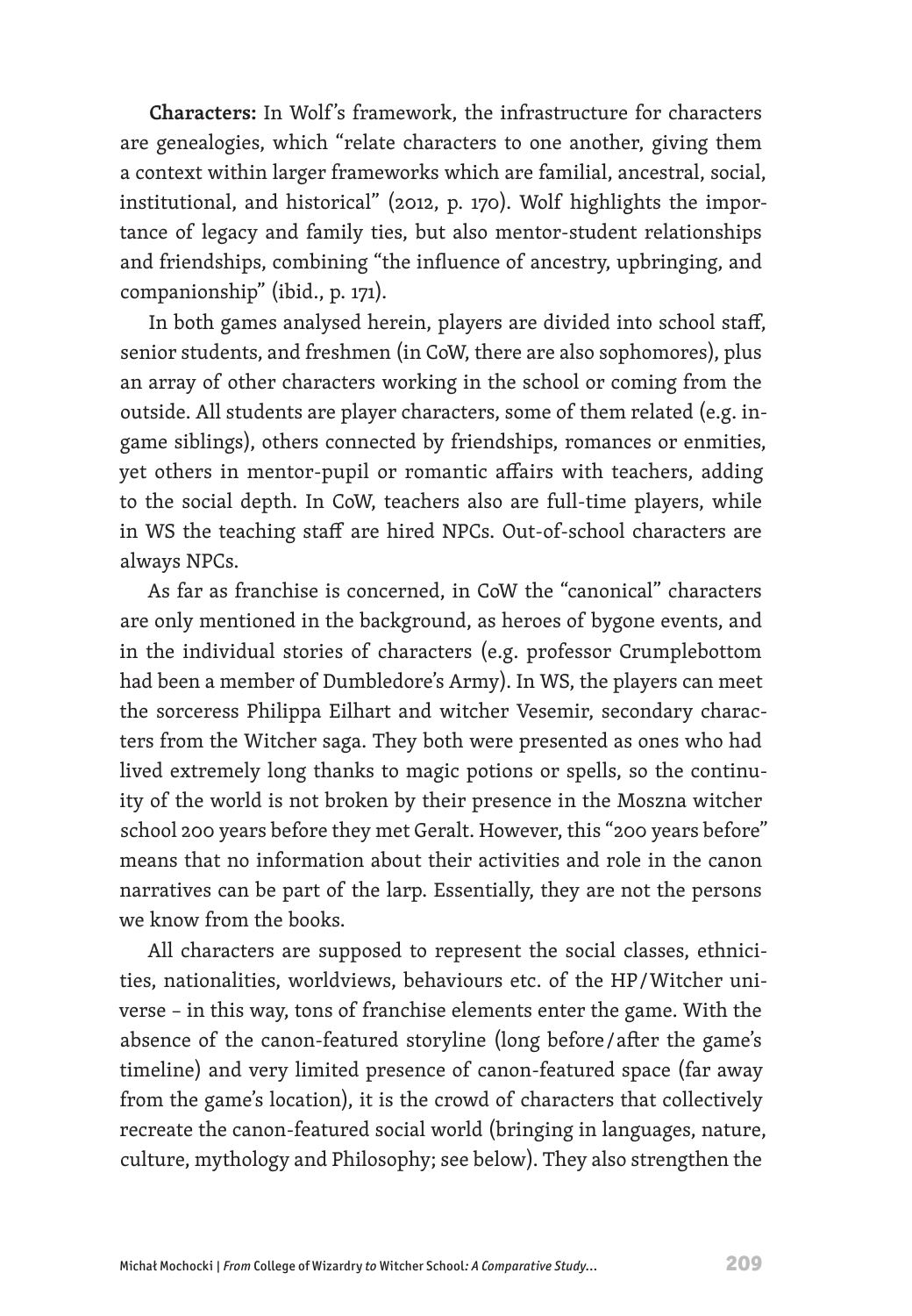### performed belief in the existence of the canon-featured space beyond the game:

each character's life history becomes another narrative thread in a world's narrative fabric. […] Even when unrelated characters cross paths briefly, with a main character from one story becoming just an extra in the background of another, such a transmedial appearance can be a powerful way to evoke the world extending beyond the confines of a particular story; and one can imagine that every minor character and extra passing through the background has as complete and detailed life as the main character does (ibid., p. 171–172).

An interesting parallel may be drawn with "paratextual" (that is, based on cult media texts) board games researched by Booth. He says that "to exist in a transmediated relationship with the core text, paratextual board games do not transmediate plot, but rather must transmediate pathos" (2015, Kindle, chapter 3: "Transmedia Pathos and Plot in *The Walking Dead*"), which he defines as "the emotional appeal that a text can make to its reader. Pathos is generated by affective actions happening to a character in a media text, the feeling of connection between character and player" (ibid.). This works well also to explain the idea behind the analysed larps: they did not want to adapt the canonical narrative or locations for the players. Instead, they put the players in similar locations to face similar challenges and events in a similar social context, the idea being to create a very similar (canon-like) experience.

Generalising, a social microworld with characters adapted from the franchise is probably the most promising engine for the adaptation of a world to larp. Generic character types with costumes, props and behaviour patterns can create the "feel" of the given world even if the game space and game time do not. Also, the re-creation of specific characters known from the franchise narratives is relatively cheap and easy, when compared to re-creation of spaces, and their actions in the game do not harm the consistency of the world unless they clash with the canon narratives.

#### **4.2. From nature to philosophy**

In Wolf 's framework, the basic three-partite (space + time + character) infrastructure of an imaginary world is interconnected with five other layers: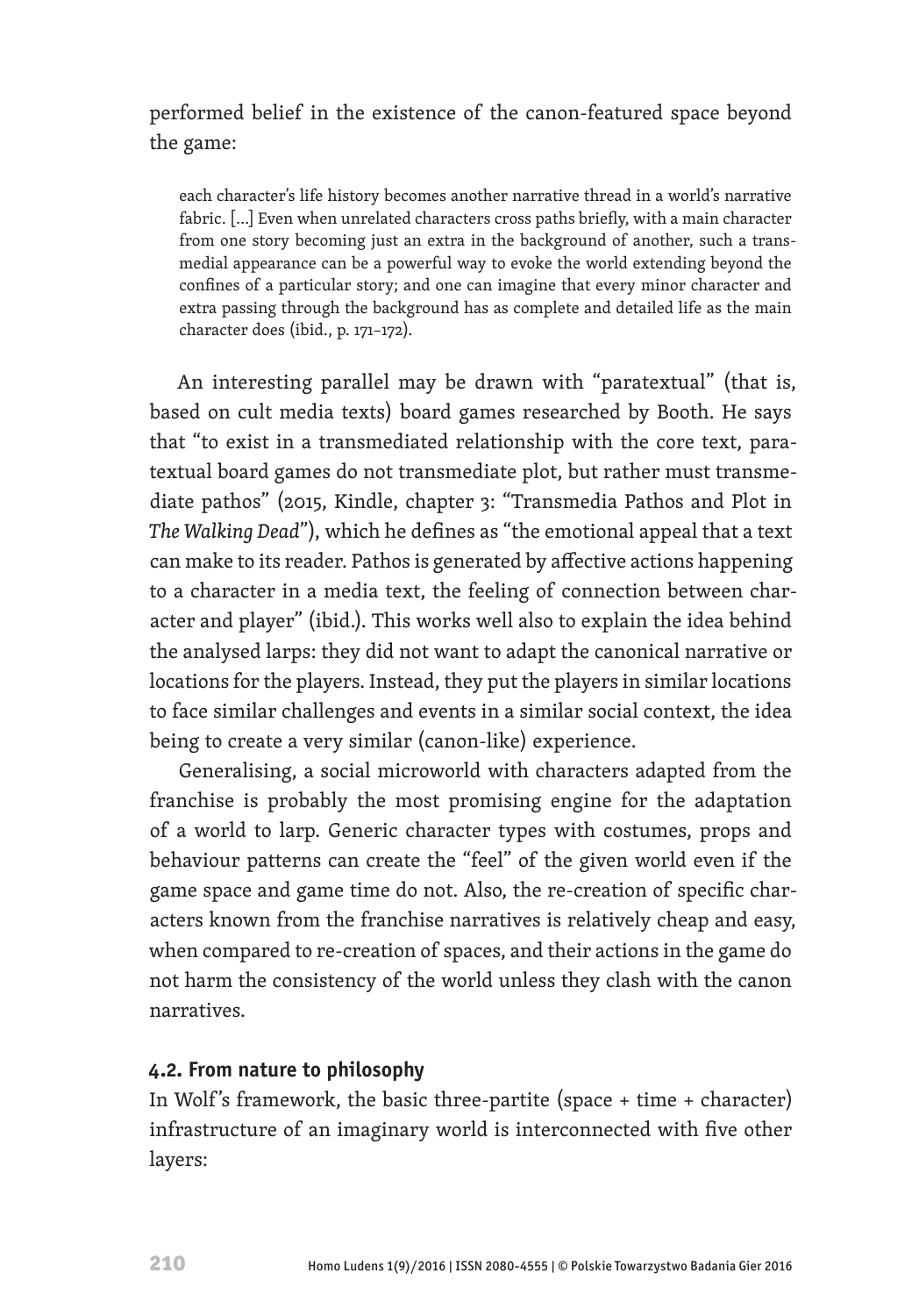**nature**, which is not only the flora and fauna of a world, but also all of its materiality down to even its laws of physics, which may differ from those of the Primary World. **Culture** is built atop nature by a world's inhabitants, and is partly determined by what nature provides, as well as the culture's own history in the world. **Language** arises from culture and contains a culture's worldview embedded within it, since it regulates what can be expressed and how it can be expressed, and gives communicable form to the way in which the members of a culture collectively conceptualize their world. **Mythology** emerges from a combination of the previous layers and is how a culture understands, explains, and remembers its world. And finally, **philosophy** is the set of worldviews arising from the world itself, which includes not only the ideas and ideologies of the world's inhabitants, but also those which the author is expressing through the world's structure and events (2012, p. 155; emphas. M. M.).

**Nature:** The natural world, such as forests and lakes, is indexical in both larps: whatever there is around the castle is also in-game, allowing for 360 degree illusion. In Wolf 's words, nature (and other four infrastructures discussed in this section) "are often more backgrounded than the structures of space, time, and character […], and may rely heavily on Primary World defaults" (2012, p. 172). The real natural environment, as well as laws of physics, human physiology etc. will be assumed to work normally in the game world – unless specified otherwise. The obvious exception here is the presence of supernatural powers (magic / witcher signs), actively used by characters and contained in objects. Plus, NPC monster crew (ghosts, forest creatures, werewolves) and artifacts (props), such as bones, horns, fur of magical creatures, add elements of fauna and flora to "supernatural nature" typical of fantasy settings.

Generally, in line with the principle of minimal departure (Ryan, 1991, p. 51), all physics, biology etc. work like they do in the real world, but there is also magic that can affect that, and there are exemptions for creatures with supernatural powers. According to Wolf, when slight changes are applied to the default (Primary World's) natural laws, "they can subtly and cumulatively create that feelings of differentness that make imaginary worlds so fascinating and attractive" (2012, p. 172). Larps are likely to follow this pattern (i.e. keep the changes slight), as they are played in personal physical contact, which severely limits the possibilities of defying the laws of nature.

Culture links nature to history and is usually central to the unique situation that provides a story's conflict. […] By providing a worldview that shapes the natural world's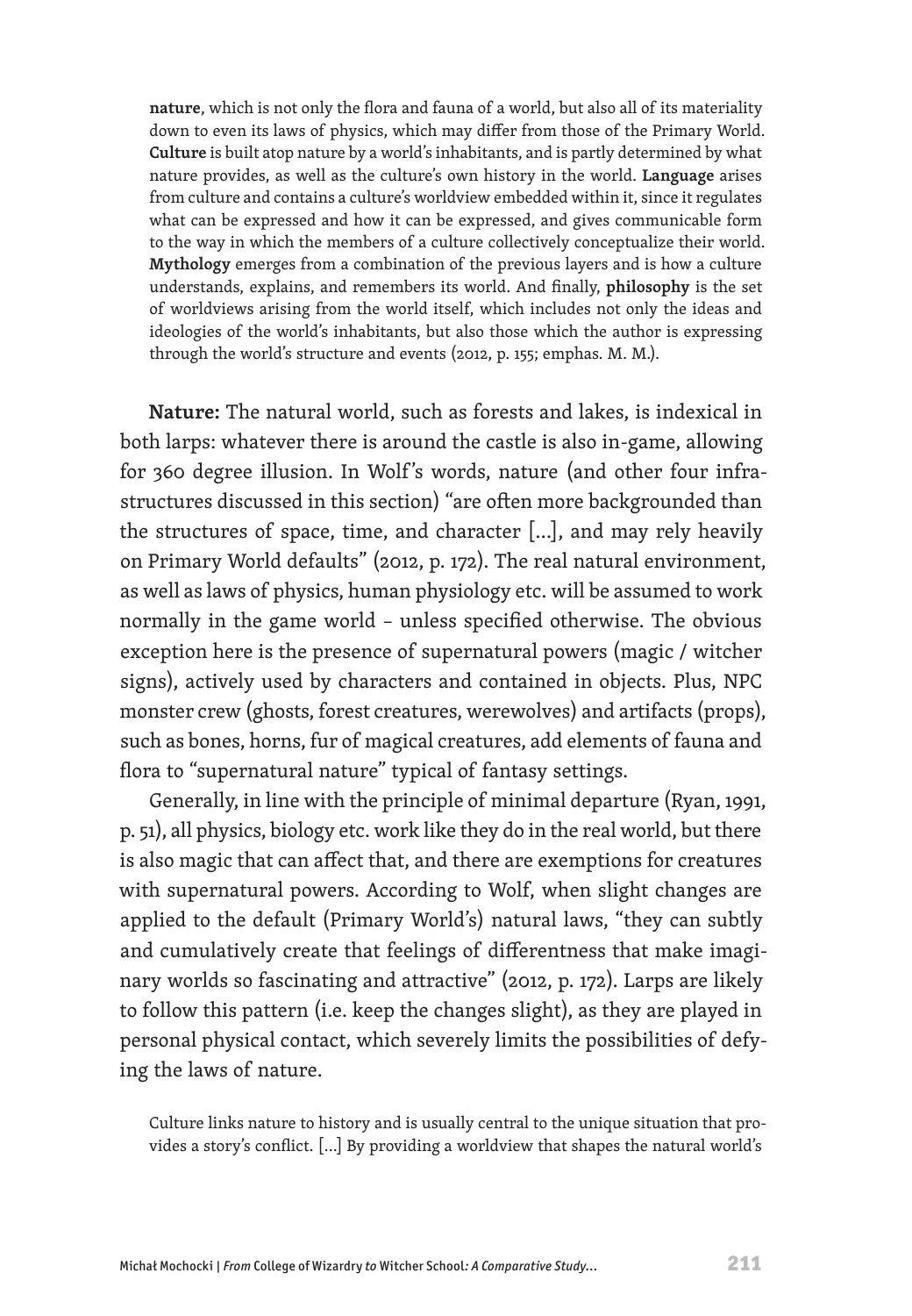resources into such things as agriculture, architecture, clothing, vehicles, and artifacts, which in turn inform customs, traditions, language, and mythologies, culture grounds and connects the various productions of a people into a (hopefully) coherent structure through which characters see the secondary world (p. 179–180).

Here, the influence of the franchise is the most direct: communities and conflicts, organisational and material culture, social hierarchies and customs can all be replicated in a larp through characters, objects, events and space.

In-game conflicts, both between players and between external powers, are taken from the saga: pureblood vs. muggleborn; non-werewolves vs. werewolves; school administration vs. the Ministry; everyone against death-eaters in CoW; or humans vs. nonhumans; witchers against sorcerers; political powers against one another in WS.

Many elements of material culture are also adapted from the canon, sometimes down to the minute detail. In WS, the process of production and application of anti-monster blade oils mimics the content of *The Witcher* video games, and so does the appearance of metal wolf 's head medallions worn by trained witchers. Not to mention the hundreds of generic elements: magic wands, glass test tubes, swords, clothes, books, brooms, leather sacks etc., which reflect the franchise world's economy, technology and tradition.

Overall, the symbolic culture with social hierarchies, behaviour patterns, customs, and daily activities can be transported from a narrative to a larp. If the game location is an institution (here: school), the details of industrial / organisational culture will also borrow from the canon. This the larps did with the names of school subjects (and quidditch!) in CoW and the witcher skills / subjects in WS; the division into Houses and rivalry for the House Cup in CoW; the harsh physical training + Trial of the Grasses for elixir tolerance in WS; the strict hierarchy between masters and students etc. Some elements are replicated in minute detail, e.g. the names and powers of witcher signs and elixirs in WS are directly based on *The Witcher* video game. Interestingly, WS adapts one of the aesthetics / mechanics from the first *Witcher* game: romance cards given to players as a symbol of sexual interaction with a non-player character (The Witcher Official Wikia, 2015). Several NPCs in WS (male and female), designed as sexually active and open for affairs with players-students,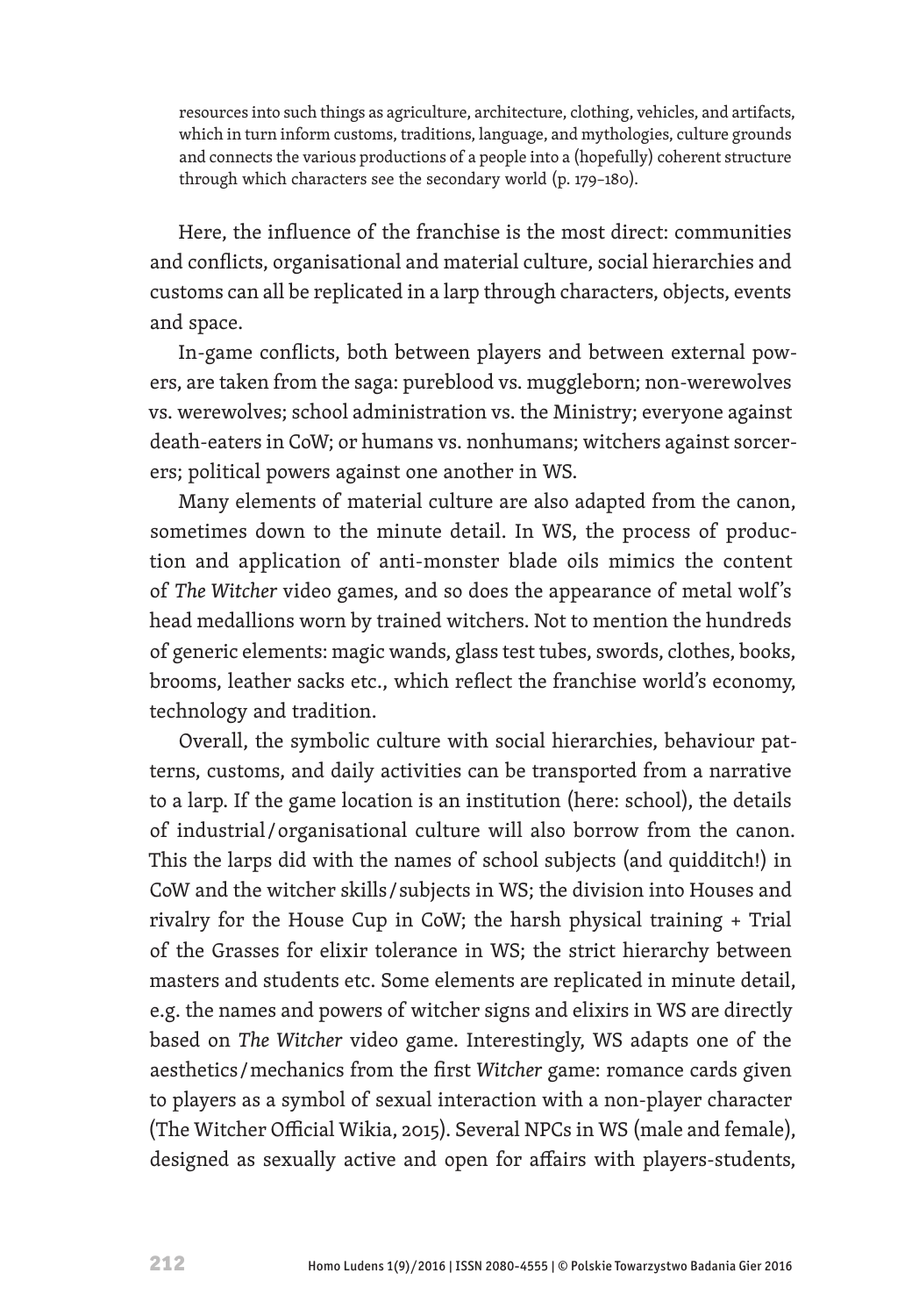would give a printed card with their picture to the player they had sex with.

Summing up, the material, symbolic and social culture of the franchise world may be adapted to a larp setting through characters, space and timelined events. A significant part of in-game culture is created through timelines of events and the playable + assumed space of the game as pre-defined and decorated by larp organisers. However, the main "infrastructure" for in-game culture are characters, who will actively develop the timeline by interactions in / with the playable space and share "knowledge" of past events in the assumed space beyond.

**Languages:** In CoW international environment, the official language was English, but saturated with Harry Potter's terminology (muggles, quidditch), with the addition of Latin-like names of spells. Players were asked to use English at all times, even when they gathered in small national groups. In the all-Polish edition of WS, players were asked to stylise their language with elements of archaic Old Polish, in the manner of the Witcher books, including coarse humour and obscenities. In both games, the language included names of people, places, groups, monsters, organisations etc. known from the franchise. The "interconnectedness of the world's terminology", says Wolf, may be "enhancing the reader's immersion in the world" (2012, p. 188). In WS, language archaisation and proper names adapted from the saga additionally create a folkloristic Slavic flavour, considered by Garda a dominant element in *The Witcher* video game (2010, p. 23).

Neither of the larps featured constructed languages, such as discussed by Wolf in the respective chapter, nor a variety of languages, nor translators or translating devices (except for very few cases of minor Polishspeaking NPCs in CoW, and a translation spell used to communicate with a captured demon in WS). Wolf 's observation: "besides organizing and connecting concepts and cultures in imaginary worlds, languages and words are also often a source of knowledge and power within their worlds" (2012, p. 184) has, therefore, limited application. As source of knowledge – extensively, if we count in-game lectures, books and conversations; as source of power – only in spellcasting.

Again, this does not seem to be specific to Witche / Potter universes but to larp as a medium: it relies primarily on communication between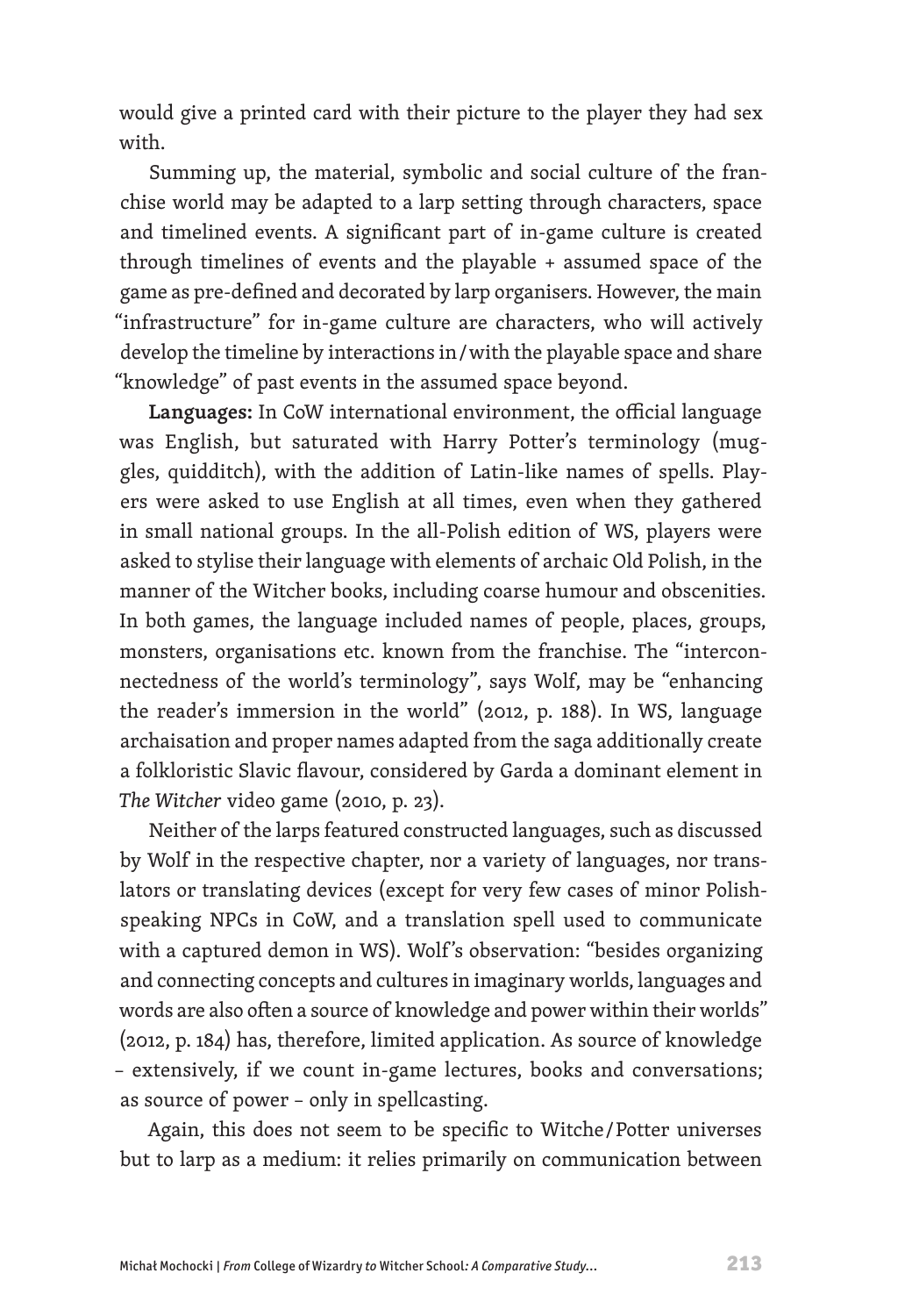players / characters, thus impediments to communication could jeopardize the very essence of the experience. Impossible to be quickly learned in prelarp workshops, fictional languages are unlikely to be introduced in a larp. However, it would be a viable option for communities who have been learning such language for a long time, such as Klingon-speaking fans of *Star Trek* or Quenya-speaking fans of Middle-Earth.

**Mythology:** In Wolf 's words:

Mythologies structure secondary worlds by giving them a history and context for events, through legends and stories of origins that provide backstories for the current events and settings of a world. They often reveal how characters and ongoing problems came to be, so that story events seem more meaningful and perhaps even the completion of a long character arc or the resolution of an age-old conflict. Mythologies, then, provide historical depth, explanations, and purpose to the events of a world (2012, p. 189).

It seems, therefore, that mythology plays an important role in the interconnected infrastructures of an imaginary world. Nevertheless, neither CoW nor WS made noticeable use of a mythology. This should come as no surprise considering the marginal existence of mythologies in the original universes. In both settings, stories about monsters, spiritual beings, ancient heroes, magic and magical items are not myths – they are reality or history (except for some ridiculed folk tales). Even a cosmic magical cataclysm called the Conjunction of Spheres in the witcher's world does not belong to creation myths but to the realm of science, like the Big Bang theory in our world.

When it comes to religion, the pantheon of gods presented in Sapkowski's fiction is small and superficially sketched, with priesthood and organised religion frequently presented as insincere tricks to obtain money and power (exception: the cult of Melitele, goddess of health, fertility and agriculture). All protagonists and the majority of their friends are godless and suspicious of religion. In Rowling's books, even though they feature immortal souls and afterlife, there is no mention of heaven and hell, nor God or pantheon of gods. In both canonical narratives, the protagonists and the world's affairs do not seem to care about religion of any kind, and this attitude was transferred to the larps.

However, in the case of other franchises that take a different approach – one that heavily features religious or non-religious myths – it should be expected that derivative larps would follow suit.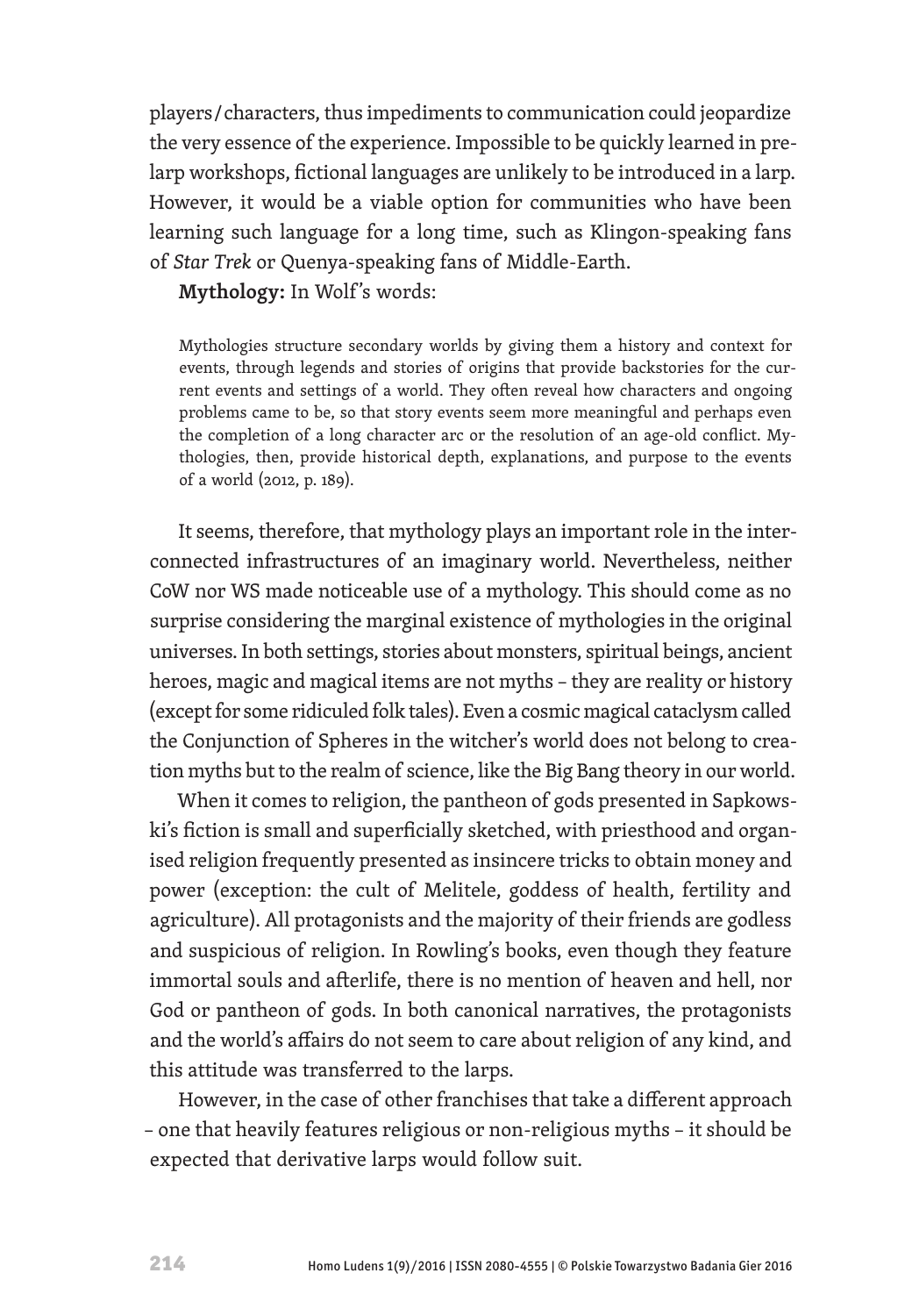**Philosophy:** On the one hand, philosophy is part of the widely understood culture of the franchise universe: it is the culture (people / characters) that develops philosophies. Wolf, however, pays more attention to the philosophical worldview of the authors that may be reflected in the design of the world. In that case, it goes beyond the fictional in-game cultures:

A philosophical outlook can be embodied within a narrative in a number of ways: through an author's direct commentary on events; through characters' points of view; through statements made explicitly in dialogue or implicitly in characters' behavior and choices; through the way actions and consequences are connected, revealing a worldview concerning cause-and-effect relationships (for example, whether bad characters are punished for their crimes or get away with them); and through the author's overall attitude as to what is considered normal or unusual (which can be expressed by the norms within the diegetic world of the story itself) (2012, p. 192).

Wolf seems to be interested mostly in ethics and ideology, and larps seem to have huge potential in these areas. Roleplaying can be a platform for expressing values and worldviews, as well as a tool for a real change of perspective and identity in players. This theme is explored in detail by Bowman (2010) in *The Functions of Role-playing Games* and Simkins (2015) in *The Arts of larp*. Fuist calls it "agentic imagination" – "the active ability of social actors to shape their identities through immersive imagination" (2012, p. 114). Both CoW and WS have something to tell here.

Also, as will be seen in CoW (but not in WS), in a transmediation of the philosophy of the franchise world, a large larp is subject to the same ideological forces that Lemke sees in MMO games:

divergences in ideology and value systems that may occur when fans and players appropriate the resources of a franchise world to express their own view of social reality. Large online communities of fans / players may develop their own cultural values, at variance with those of the creators of the original franchise world and its commercial extensions (2004, p. 7).

Hence, the ideological and ethical discourse in CoW focused on sexism, racism / classism against muggles, muggleborn wizards and werewolves – to a much larger extent than J. K. Rowling's books (which had been criticised on grounds of social justice, e.g. Dresang, 2002). Moreover, it highlighted full tolerance for non-heterosexual relationships and non-normative gender identities: "your character can be straight, bi, gay, lesbian, queer or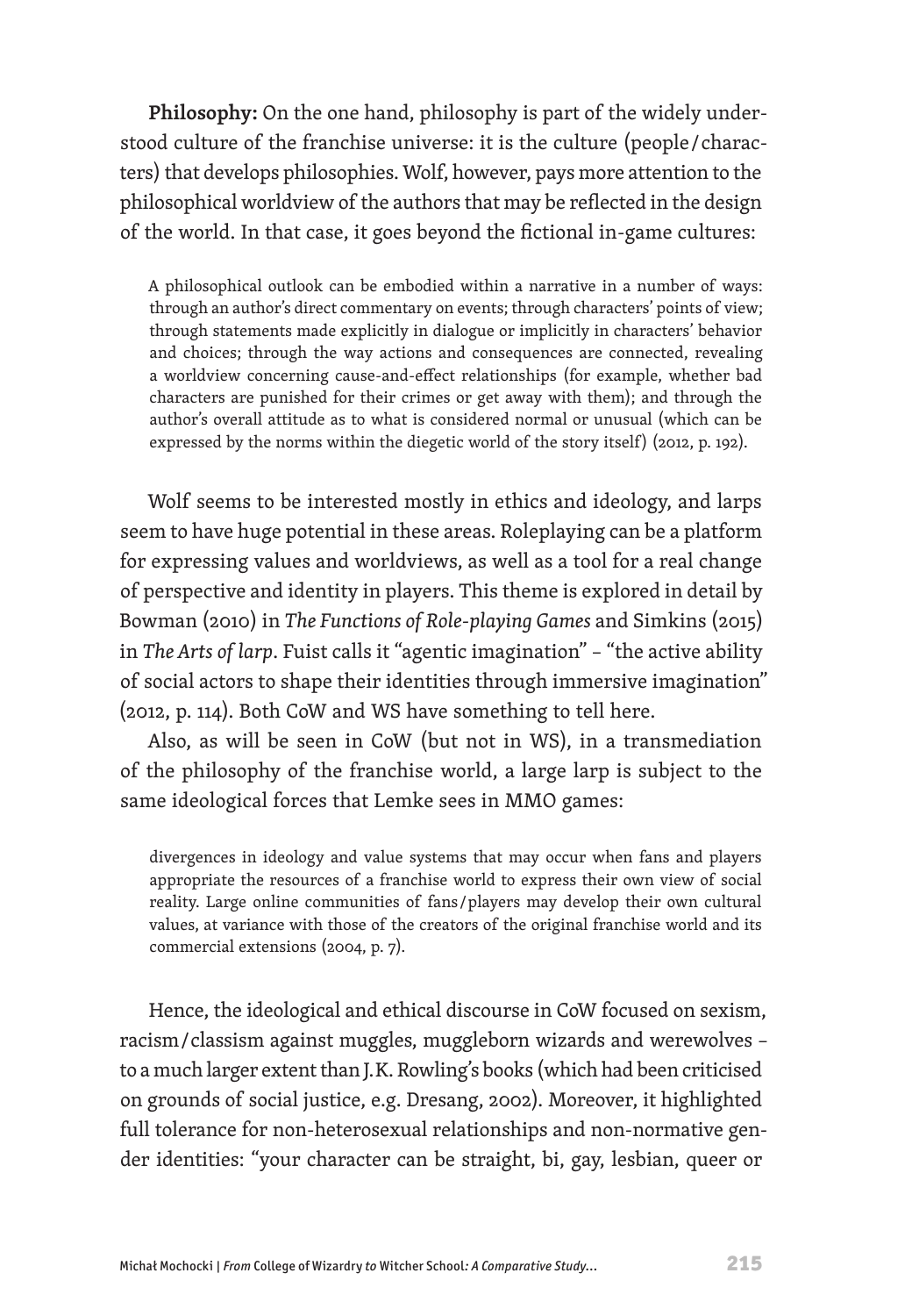whatever you choose, and only a few people will care. Just as it should be in reality (but sadly isn't)" (Rollespilsfabrikken & Liveform, 2014, p. 40). The question of good and evil was discussed as "what is the definition of Dark Magic" and whether "good" wizards can learn and use Dark Magic to battle evil. However, the concepts of Good vs. Evil remained strongly polarised and black-and-white. It were social justice issues that got the spotlight.

In WS design doc, by contrast, the theme of racial struggle is much less relevant and gender issues almost non-existent. On the one hand, this could be seen as a deviation from Sapkowski's original vision which does feature the discussion of racial / gender inequalities. On the other hand, Sapkowski problematises these issues in **some** short stories and book chapters but **not** in others, so it might be argued that their marginalisation in WS is not a serious breach of fidelity. Nevertheless, it is the ethical question of good and evil that takes centre stage in WS. The ethical complexity of Sapkowski's books was already successfully transmediated to *The Witcher* video game, praised for:

the behavioral realism of its synthetic agents, the maturity of its fantasy world full of social issues and conflicts, and in the freedom it allows players to make complex choices that enable the game to satisfy a wide range of psychological needs. Instead of making good vs. evil choices, players usually find themselves in situations that require choosing between the lesser of two evils. These choices directly affect the virtual environment and govern player interactions with the inhabitants of the fantasy world (Bostan, 2009, p. 13).

Similarly, the *Witcher School* design doc reads: "Wanting to keep the original tone of the Witcher world, dirty and morally unclear, we decided to create characters with complex personalities, possibly as far from simplicity or archetypes that we could" (Agencja 5 Żywiołów, 2015, p. 11). Another trick was to confront players with ethical questions and let them find answers on their own. As Simkins says, "A good larp writer will […] force some good questions on the participants, but they want to experience the joy of seeing the players take ownership of the characters and lead the story in interesting directions of their own making" (2015, p. 67). This is exactly what the WS is doing, laying down these questions for players:

- How hard can I push myself to become the best?
- How much effort can I put into completing a given task?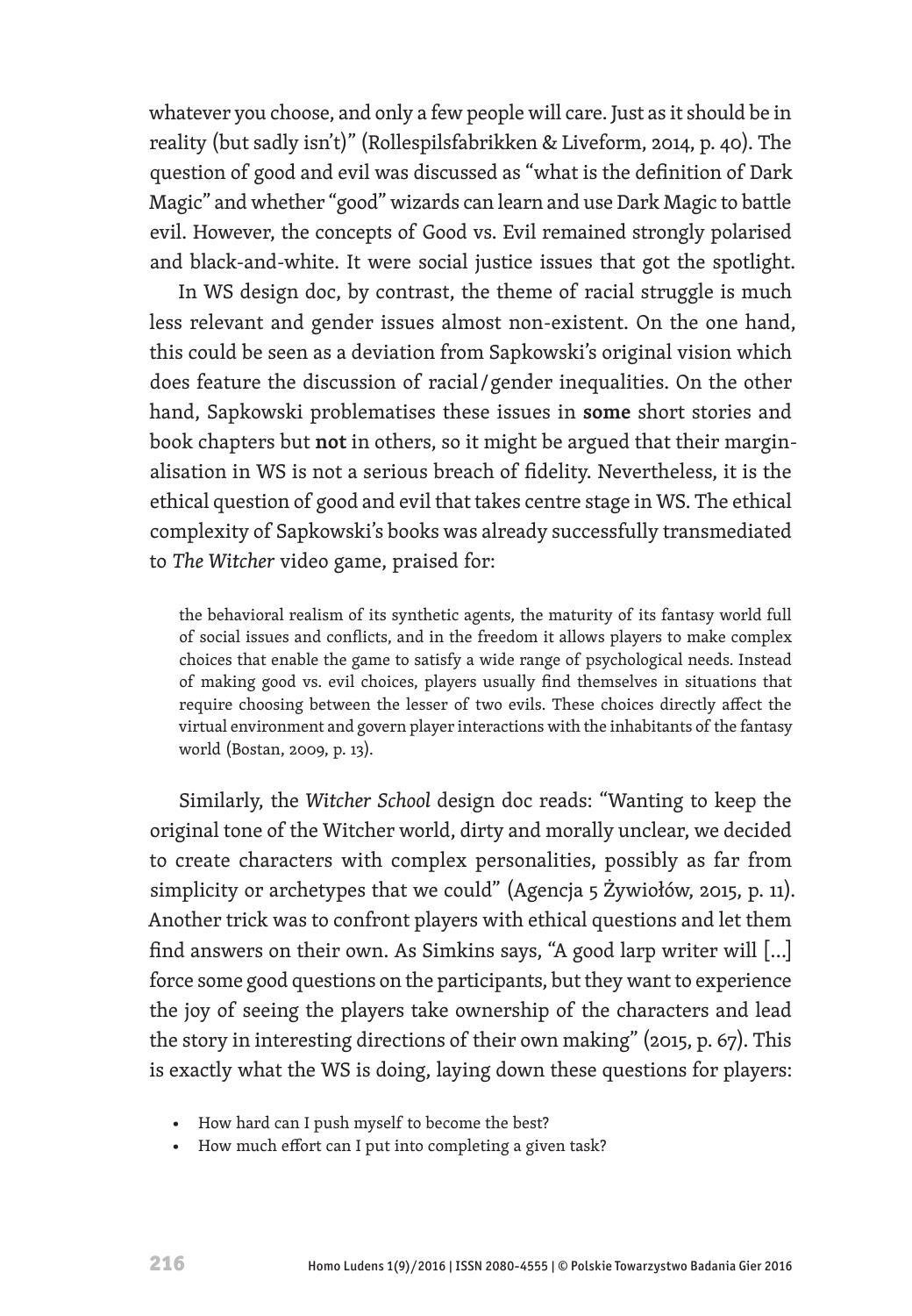- Am I able to take someone's life?
- Are the beasts roaming the surrounding forests the only creatures deserving to be called monsters? (Agencja 5 Żywiołów, p. 8)

Larp allows to "practice first person ethical perspective", in which the player can "negotiate the world's complex decisions from the character's point of view" (Simkins, 2015, p. 183). Detailed analysis of in-game ethics falls beyond the scope (and word limit) of this paper. For the comparative analysis of the larps as franchise / adaptation, suffice it to say that:

- WS tried to recreate the social world and ethics as they were depicted in the *Witcher* saga, emphasising moral dilemmas and problems in drawing a clear line between good and evil;
- CoW took effort to "correct" its franchise society in line with social justice ideals, and emphasised racial and class issues (in Wolf's framework, this means changes to the adapted infrastructures of culture, philosophy and characters).

## **5. Further outlook**

*College of Wizardry* has received immense media coverage around the world, drawing the attention of the general public and of media companies (Axner, 2014). Tickets for the second edition sold out in two minutes (Dembiński, 2016, p. 148), and crowdfunding campaigns secured money for more. Two more CoWs, a sequel and a re-run, took place in April 2015, almost simultaneously with the *Witcher School*, and yet more followed. At this moment (June 2016), CoW #9 and #10 are scheduled for November 2016 (again, fully booked) and #11 for March 2017, with the first overseas edition *New World Magischola* recently completed in the USA, and the first German-speaking *College of Wizardry: Nibelungen* coming at the Kliczków castle in February 2017*. Witcher School* has had the total of six editions (one of them international) at the castles of Moszna or Grodziec, and another Polish plus other English-speaking ones are coming in September and October 2016. In November 2015, the ex-witcher Moszna castle became a British manor house in *Fairweather Manor*, a larp inspired by TV series *Downton Abbey*: a new project by the same team that stood behind CoW*.* Another one, *Convention of Thorns*, set in the White Wolf 's franchise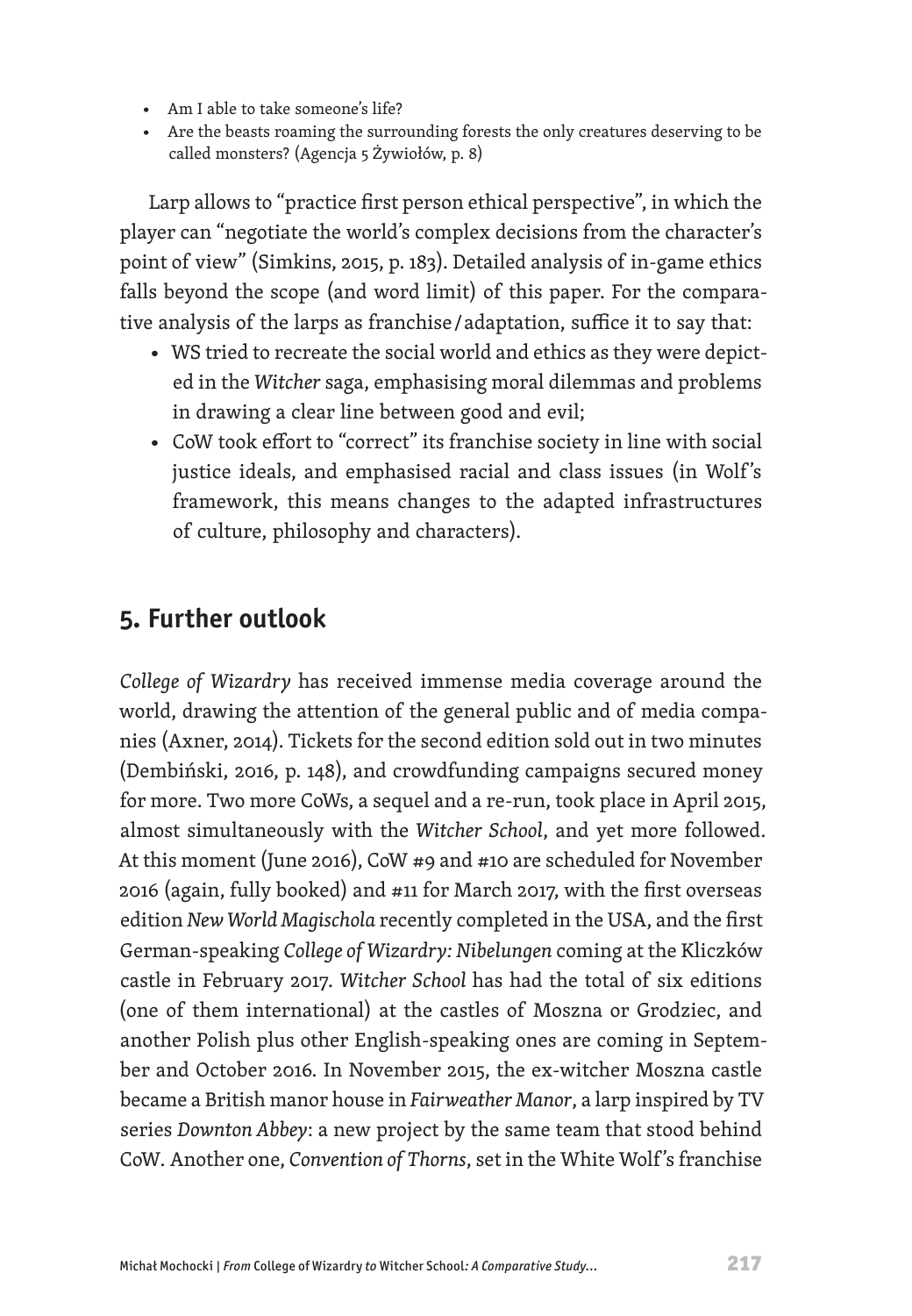World of Darkness, is coming in October 2016 at Książ castle. There also was *Inside Hamlet* in March 2015 in Denmark; not really a popular media franchise, but also a high-budget castle larp with cross-media outlets.

Each of these projects resonates through mainstream media, making more and more people interested in larp. In Poland, where larp was little known beyond the larping community, CoW was a true game-changer that paved way for WS and other games (Dembiński, 2016, p. 151–152). The majority of WS players were first-time larpers, and many say they want to continue to larp. In the first version written in 2015, I concluded this paragraph with "Future will show if it is a lasting change or a short-lived fad". In this mid-2016 revised edition I have no doubt the "blockbuster larp tourism" is here to stay.

Another new trend that seems to be currently unfolding is the incorporation of larp into licensed for-profit activities of the entertainment industry. Hundreds of larps based on popular franchises are created by fans for fans for fun at game conventions, and the copyright holders do not object. However, the impact of the castle larps of 2014 and 2015 (especially CoW) could not be ignored. Warner Bros prohibited further use of the Harry Potter brand after April 2015 (Raasted, 2015, p. 30), so the next CoWs are no longer set in the franchise. By contrast, CD Projekt RED gave their permission for the *Witcher School* in April and August 2015, even though the organiser intended to turn it into for-profit. Neither company has decided to use the larp for its own profit.

Nevertheless, to use Fiske's (1989) concepts of excorporation / incorporation, it is possible that the entertainment industry will reincorporate franchise larps as another branch of copyrighted cross-media production. The process has already begun. First, in early 2013 the larping community heard about Disney's patent claim for "Role-Play Simulation Engine" for theme parks, and expressed fears about potential legal action taken by Disney against larp organisers (Aaronlarp, 2013). In mid-2015, Disney officially announced plans for a new park Star Wars Land that will feature immersive roleplaying. There are reports about Disney staff studying franchise larps *Monitor Celestra* and *College of Wizardry* for this purpose, and Nordic larpwriters being directly involved in the Disney project (Bienia, 2015). Lately, Martin Eriksson, a globally recognised larpwriter (known e.g. for *Monitor Celestra*) has been hired by the new owner of the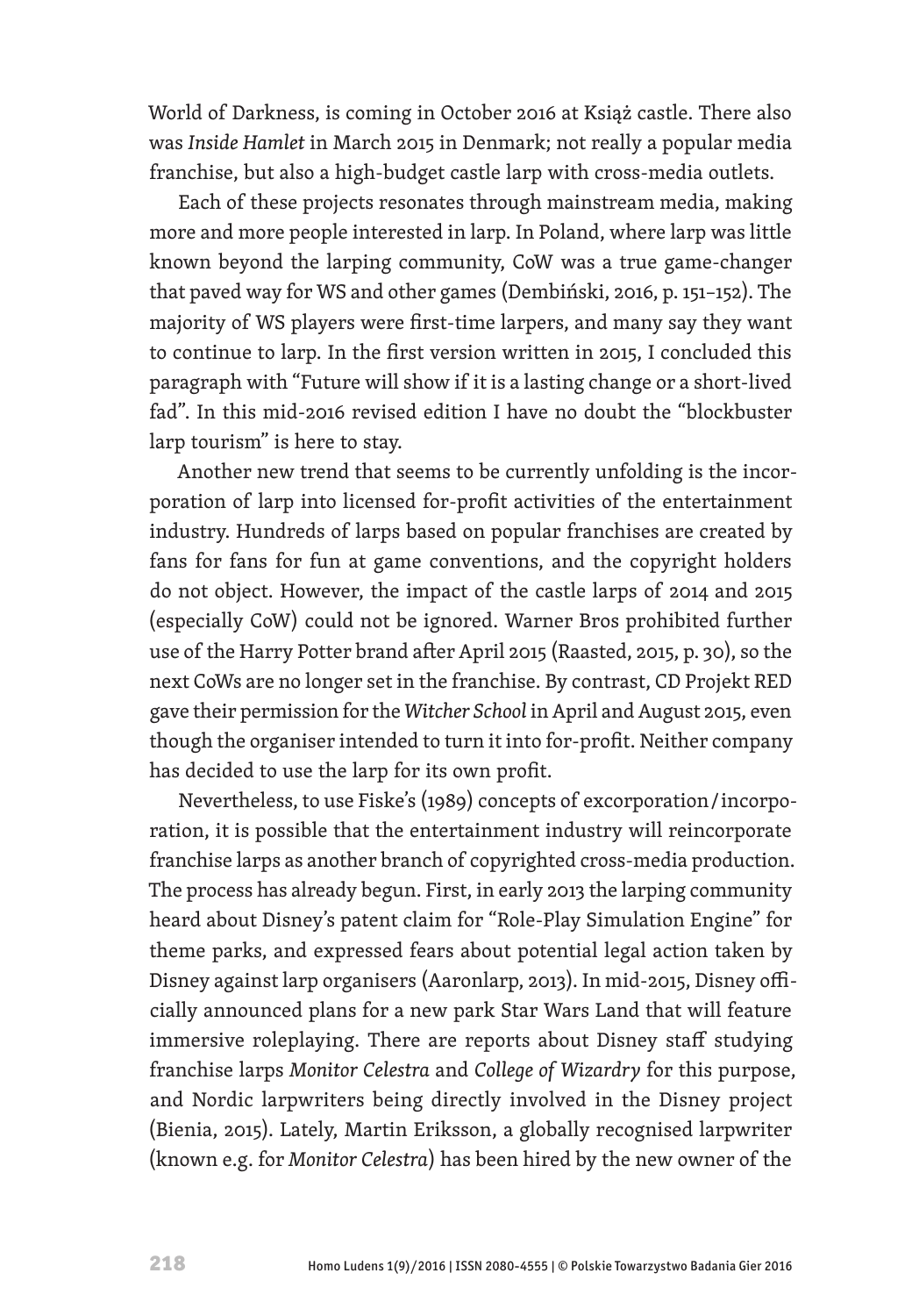White Wolf brand to redesign the whole franchise as a coherent transmedia universe, combining video games, RPGs, larps, films etc. under a single storyline (Olepeder, 2016). At the time of writing, Rollespilsakademiet has just released the website for *College of Extraordinary Experiences* (CollegeofEE.com, 2016): a highly expensive (4.900 euro per ticket) larp-like workshop conference for professional experience designers, with mentors from a variety of creative industries in which larp is found next to the American film and TV industry. The days of franchise larps being ignored by transmedia giants seem to be over.

Corporate involvement may take the form of a) direct profit-making from ticket sales, or b) demanding licence fees from larp organisers, or perhaps c) supporting grassroots larp events as powerful engines for brand marketing. Option "a" is coming in Disney theme parks, whereas "c" is the case of *Witcher School*. When it comes to "b" White Wolf 's attempt at introducing a pay-for-play policy in 2005 was quickly cancelled in face of community outrage (Doctorow, 2005). Since then, I have not heard about any company demanding licence fees for larps. Still, it does not mean that the idea cannot come back. It is too early to predict which form will prevail, but there is no doubt that reincorporation of larp is on the way.

## **References**

- Aarseth, E. (2006). The Culture and Business of Cross-Media Productions. *Popular Communication*, *4*(3), 203–211. Online: <http://mediekom2008. files.wordpress.com/2008/02/aarseth\_crossmedia.pdf>. Access date: 1 November 2016.
- Booth, P. (2015). *Game Play. Paratextuality in Contemporary Board Games.* New York: Bloomsbury Academic.
- Bostan, B. (2009). Player Motivations: A Psychological Perspective. *Computers in Entertainment*, *7*(2), 1–26. Online: <http://www.silentblade.com/ presentations/BBostan-2008-2.pdf>. Access date: 1 November 2016.
- Bowman, S. L. (2010). *The Functions of Role-playing Games. How Participants Create Community, Solve Problems and Explore Identity*. Jefferson, North Carolina: McFarland & Co.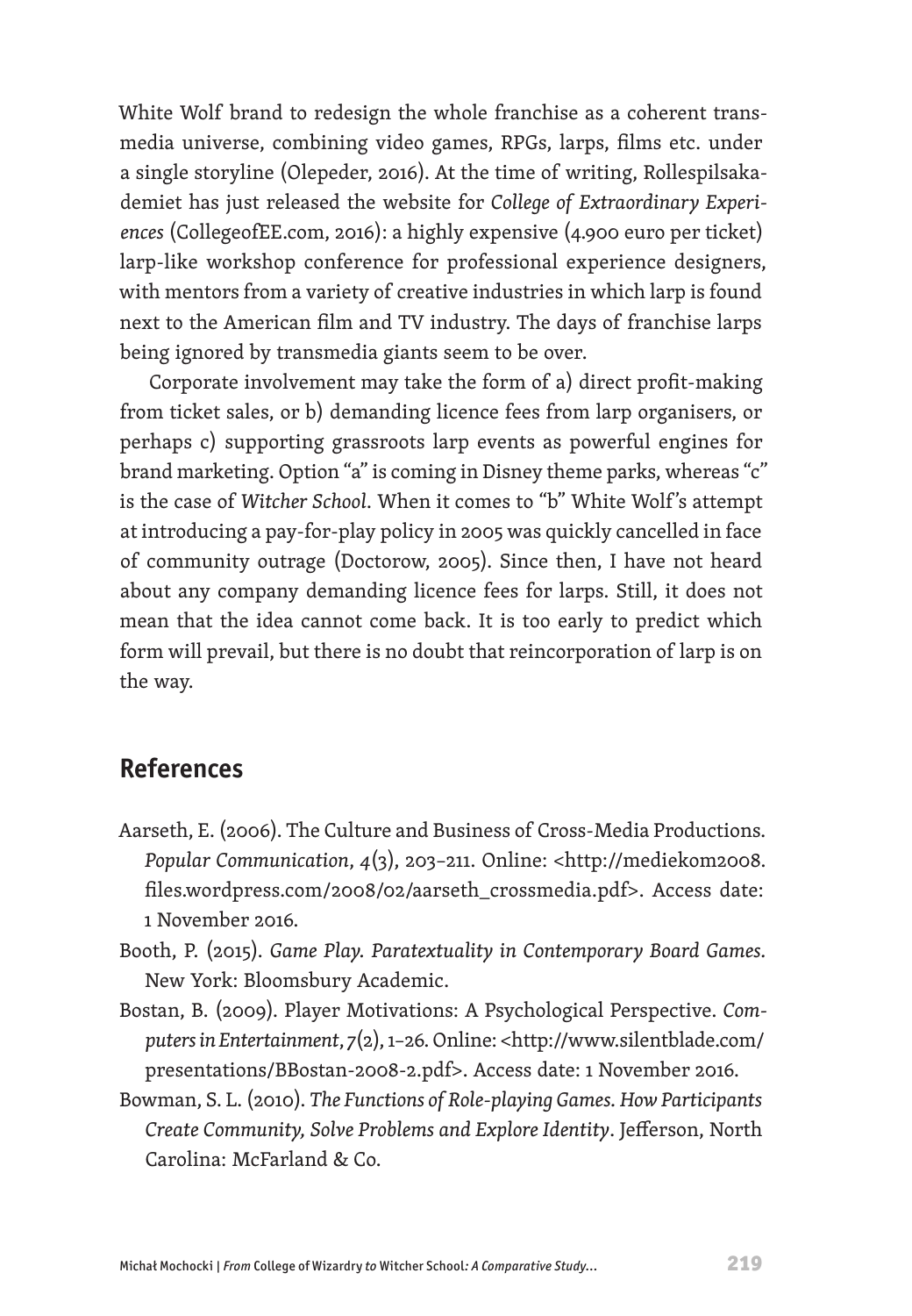- Dembiński, D. (2016). Świat larpowej turystyki. In: P. Milewski (ed.), *Nasiona – drzewa – ogrody* (p. 147–152)*.* Warszawa: Stowarzyszenie Twórców Gier "Funreal."
- Dresang, E. T. (2002). Hermione Granger and the Heritage of Gender. In: L. Whited (ed.), *The Ivory Tower and Harry Potter* (p. 221–243)*.* Columbia: University of Missouri Press.
- Fiske, J. (1989). *Understanding Popular Culture*. London, New York: Routledge.
- Fuist, T. N. (2012). The Agentic Imagination: Tabletop Role-Playing Games as a Cultural Tool. In: E. Torner, W. J. White (eds.), *Immersive Gameplay: Essays on Participatory Media and Role Playing* (p. 108–126). Jefferson, North Carolina: McFarland & Co.
- Garda, M. (2010). Gra *The Witcher* w uniwersum wiedźmina. *Homo Ludens*, *2*(1), 19–27.
- Gilbert, R. M. (2015). A Potterhead's Progress. A Quest for Authenticity at the Wizarding World of Harry Potter. In: L. S. Brenner (ed.), *Playing Harry Potter: Essays and Interviews on Fandom and Performance* (p. 24–37). Jefferson, North Carolina: McFarland & Co.
- Harvey, C. (2015). *Fantastic Transmedia: Narrative, Play and Memory Across Science Fiction and Fantasy Storyworlds.* Basingstoke: Palgrave Macmillan.
- Herman, D. (2009a). *Basic Elements of Narrative*. Chichester: Wiley-Blackwell.
- Herman, D. (2009b). Editor's Column: The Scope and Aims of Storyworlds. *Storyworlds*, *1*(1), vii–x. Online: <https://muse.jhu.edu/article/382823/ pdf>. Access date: 1 November 2016.
- Hutcheon, L. (2006). *A Theory of Adaptation*. New York: Routledge.
- Jamison, A. (2013). *Fic: Why Fanfiction Is Taking Over the World*. Dallas: Smart Pop.
- Jenkins, H. (2004). Game Design as Narrative Architecture. In: N. Wardrip- -Fruin, P. Harrigan (eds.), *First Person: New Media as Story, Performance, and Game* (p. 118–130). Cambridge: MIT Press.
- Jenkins, H. (2006). *Convergence Culture: Where Old and New Media Collide*. New York: NYU Press.
- Jenkins, H. (22 March 2007). *Transmedia Storytelling 101*. Online: <http:// henryjenkins.org/2007/03/transmedia\_storytelling\_101.html>. Access date: 4 November 2016.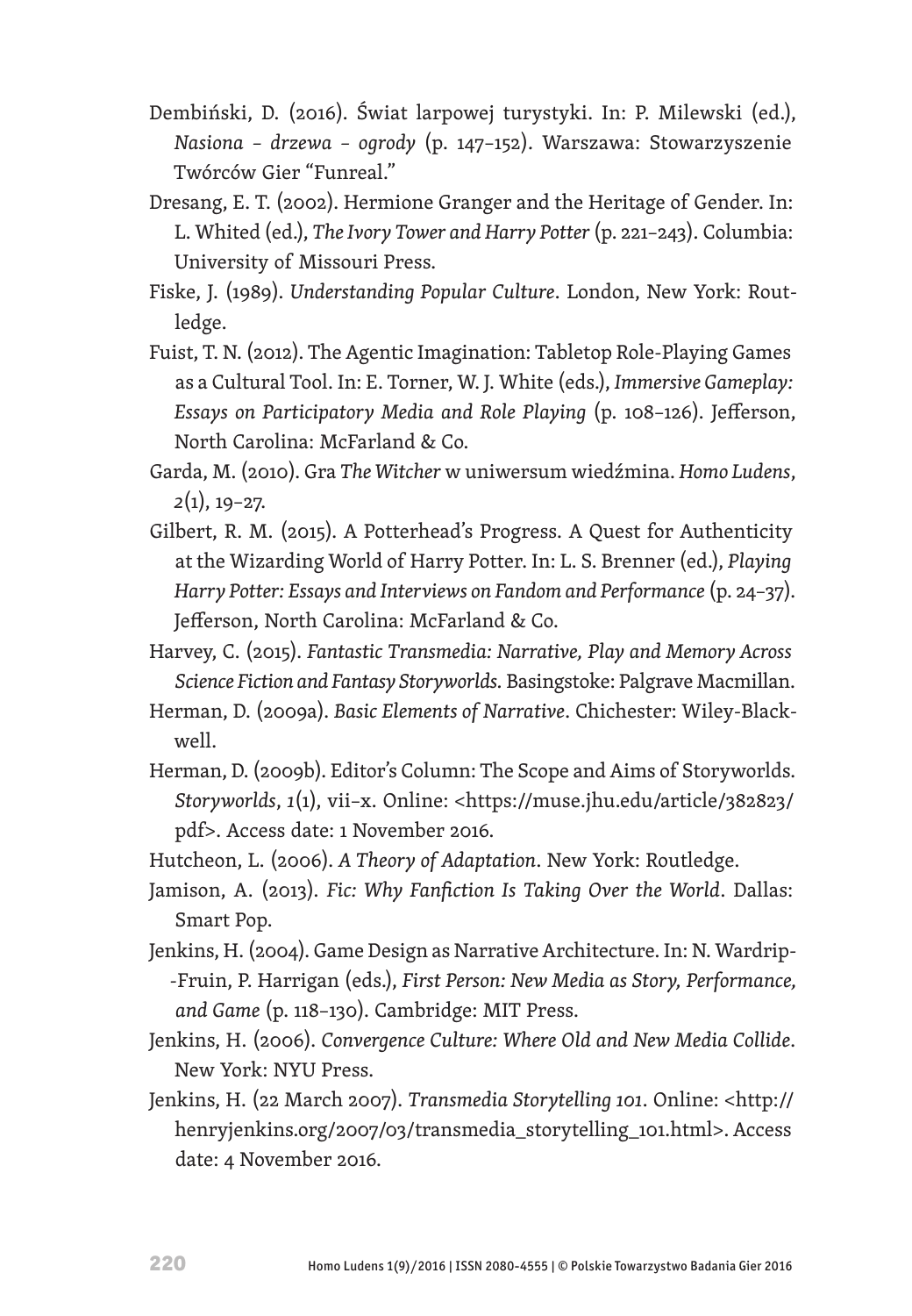- Jenkins, H., Ford, S., Green, J. (2013). *Spreadable Media: Creating Value and Meaning in a Networked Culture*. New York: NYU Press.
- Johnson, D. (2013). *Media Franchises: Creative Licensing and Collaboration in the Creative Industries*. New York: NYU Press.
- Koljonen, J. (2015). Eye-witness to the Illusion: an Essay on the Impossibility of 360° Role-playing. In: A. Fedoseev, J. T. Harviainen, O. Vorobyeva (eds.), *Nordic-Russian Larp Dialog. The English Part* (p. 103–113). Moscow: COM CON Larp Convention. Online: <http://www.rpg.ru/img/book/ nordic-russian-book-web.pdf>. Access date: 1 November 2016.
- Lemke, J. (2004). *Critical Analysis across Media: Games, Franchises, and the New Cultural Order*. Online: <static1.1.sqspcdn.com/static/f/694454/12422473/ 1306521864437/Games-Franchises-CulturalOrder-2005.pdf>. Access date: 1 November 2016.
- Mittel, J. (2014). Strategies of Storytelling on Transmedia Television. In: M.-L. Ryan, J.-N. Thon (eds.), *Storyworlds Across Media: Towards a Media-Conscious Narratology* (p. 253–277). Lincoln: University of Nebraska Press.
- Mortensen, T. E. (2007). Me, the Other. In: N. Wardrip-Fruin, P. Harrigan (eds.), *Second Person: Role-Playing and Story in Games and Playable Media* (p. 297–306). Cambridge: MIT Press.
- Raasted, C. (2015). College of Wizardry The first larp to go truly viral. In: C. B. Nielsen, C. Raasted (eds.), *The Nordic larp yearbook 2014* (p. 24–30). Copenhagen: Rollespilsakademiet. Online: <http://nordiclarp.org/w/ images/6/6d/Nordiclarpyearbook2014.pdf>. Access date: 1 November 2016.
- Ryan, M.-L. (1991). *Possible Worlds, Artificial Intelligence and Narrative Theory*. Bloomington: University of Indiana Press.
- Ryan, M.-L., Thon, J.-N. (2014). Storyworlds Across Media. Introduction. In: M. L.-Ryan, J.-N. Thon (eds.), *Storyworlds Across Media: Towards a Media-Conscious Narratology* (p. 1–21). Lincoln: University of Nebraska Press.
- Simkins, D. (2015). *The Arts of larp. Literacy, Learning and Community in Live-Action Role Play*. Jefferson, North Carolina: McFarland & Co.
- Stenros, J., Montola, M. (2009). Pervasive Game Genres. In: M. Montola, J. Stenros, A. Waern (eds.), *Pervasive Games. Theory and Design* (p. 35–37). Burlington, Massachusetts: Morgan Kaufmann.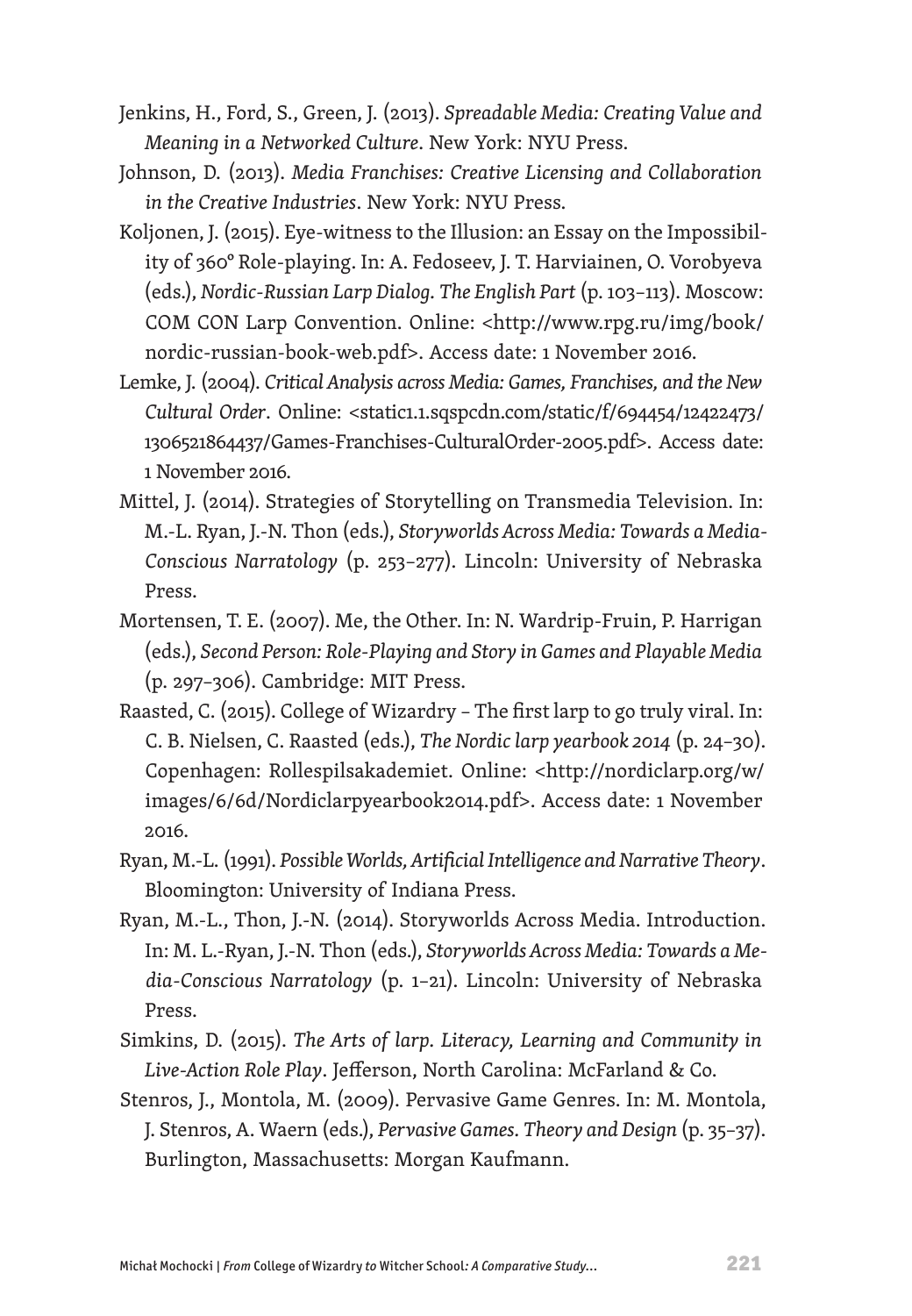- Torner, E. (2015). Larp as Adaptation. Online: <http://www.youtube.com/ watch?v=lcM3gj5HwWc>. Access date: 1 November 2016.
- Wolf, M. P. (2012). *Building Imaginary Worlds: The Theory and History of Subcreation*. New York: Routledge.

#### **Ludography**

- Agencja 5 Żywiołów (2015). *The Witcher School design document*. Online: <http://5zywiolow.com/files/serwer/design.document.witcher.schoolen.pdf>. Access date: 4 November 2016.
- CollegeofEE.com (2016). *The College of Extraordinary Experiences. Attack of the Hydra*. Online: <http://www.collegeofee.com>. Access date: 6 November 2016.
- Rollespilsfabrikken & Liveform (2014). *College of Wizardry. Design Document. Version 24 (05.11.2014)*. Online: <http://www.rollespilsfabrikken. dk/harrypotter/designdocument.pdf>. Access date: 1 November 2016.
- The Witcher Official Wikia (2015). *List of Romance Cards*. Online: <http:// witcher.wikia.com/wiki/List\_of\_Romance\_Cards>. Access date: 6 November 2016.
- Witcherschool.com (2015). *Zostań Wiedźminem!* Online: <http://www. witcherschool.com/home>.

#### **News /Popular media**

- Aaronlarp (10 April 2013). *Did the Disney corporation just patent larp?* Online: <http://www.larping.org/feat/did-the-disney-corporation-justpatent-larp>. Access date: 3 November 2016.
- Axner, J. (9 December 2014). *College of Wizardry 2014 Round-up*. Online: <http://nordiclarp.org/2014/12/09/college-of-wizardry-2014-round-up>. Access date: 3 November 2016.
- Bienia, R. (18 August 2015). *Disney + Star Wars + Larp elements = Star Wars Land*. Online: <http://bienia.wordpress.com/2015/08/18/disney-star-wars-larpelements-star-wars-land>. Access date: 3 November 2016.
- Doctorow, C. (14 July 2005). *White Wolf kills its pay-for-play policy*. Online: <http://boingboing.net/2005/07/14/white-wolf-kills-its.html>. Access date: 3 November 2016.
- Olepeder (15 February 2016). *White Wolf 's Lead Storyteller: There Will Be a Release in 2016*. Online: <http://imagonem.org/2016/02/15/white-wolfs-lead -storyteller-there-will-be-a-release-in-2016>. Access date: 3 November 2016.